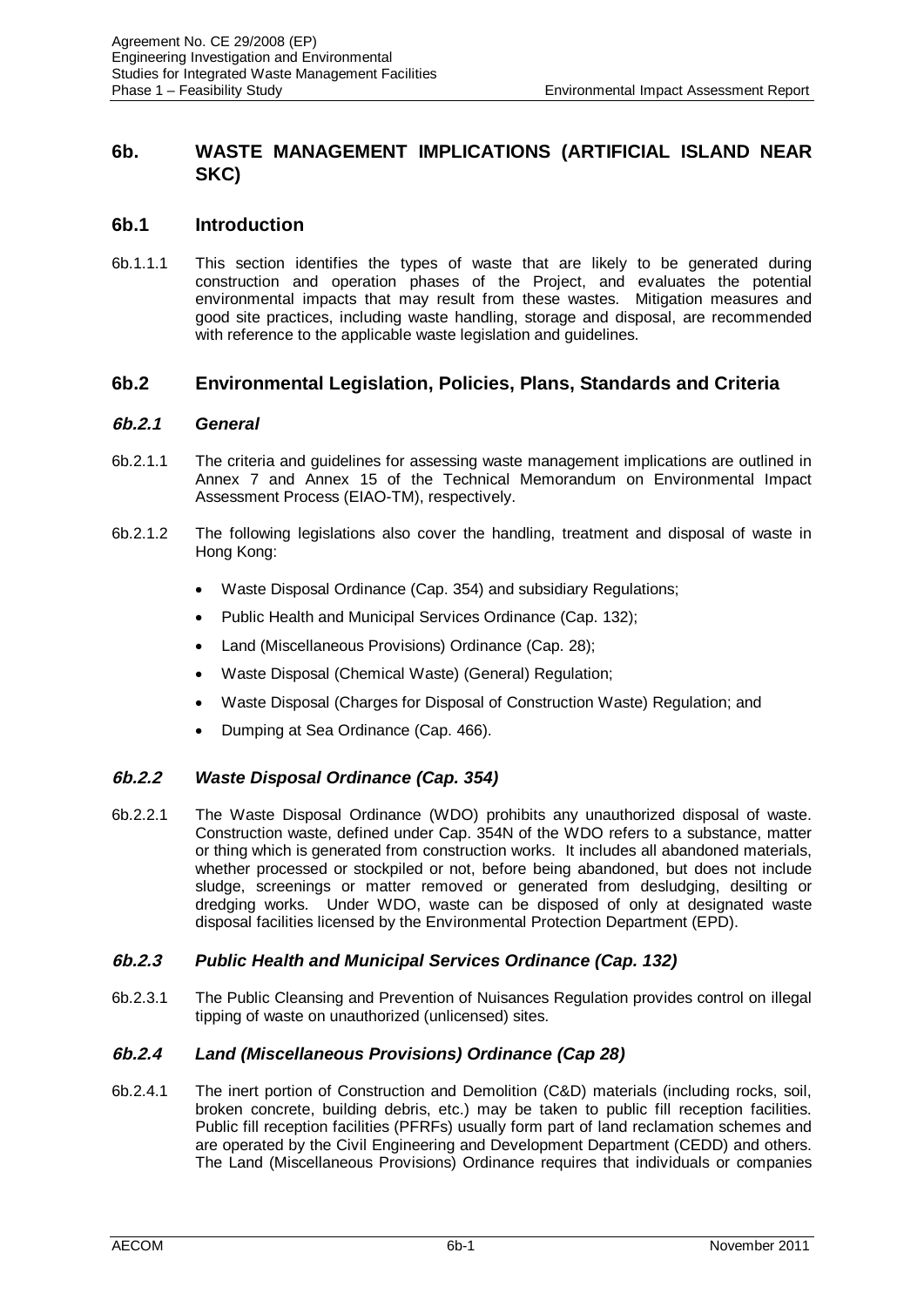who deliver public fill to the public fill reception facilities to obtain Dumping Licences. The licences are issued by CEDD under delegated authority from the Director of Lands.

6b.2.4.2 Individual licences and windscreen stickers are issued for each vehicle involved. Under the licence conditions, public fill reception facilities will only accept soil, sand, rubble, brick, tile, rock, boulder, concrete, asphalt, masonry or used bentonite. In addition, in accordance with paragraph 11 of the Environment, Transport and Works Bureau (ETWB) Technical Circular (Works) (TC(W)) No. 31/2004, Public Fill Committee will advise on the acceptance criteria. The material will, however, be free from marine mud, household refuse, plastic, metal, industrial and chemical wastes, animal and vegetable matter and any other materials considered unsuitable by the public fill reception facility supervisor.

# **6b.2.5** *Dumping at Sea Ordinance (Cap 466)*

- 6b.2.5.1 The *Dumping at Sea Ordinance* (Cap. 466) (DASO) came into operation in April 1995 and empowers the Director of Environmental Protection (DEP) to control the disposal and incineration of substances and particles at sea for the protection of the marine environment. Under the Ordinance, a dumping permit from the DEP is required for the disposal of regulated substances within and outside the waters of Hong Kong.
- 6b.2.5.2 Marine disposal of any dredged/excavated sediment is subject to control under the DASO. Dredged/excavated sediment destined for marine disposal is classified based on its contaminant levels with reference to the *ETWB Technical Circular (Works) No. 34/2002 Management of Dredged/Excavated Sediment (ETWB TCW 34/2002).*
- 6b.2.5.3 The ETWB TCW 34/2002 sets out the procedure for seeking approval to and the management framework for marine disposal of dredged/excavated sediment. This Technical Circular outlines the requirements, in 3 tiers, to be followed in assessing and classifying the sediment and in determining the marine disposal arrangement for the classified material. The three-tiers are described below:
- 6b.2.5.4 Tier I Desktop review on available information to determine whether the sediment belongs to Category L material (i.e. sediments with little or no contamination) that is suitable for open sea disposal. If there were insufficient data or if there were data indicating potential sediment contamination, Tier II screening will be conducted;
- 6b.2.5.5 Tier II Chemical screening to categorise the sediments based on its chemical contaminants levels and to determine the marine disposal arrangements. The sediment quality criteria for the classification of sediment as presented in Appendix A of ETWB TCW 34/2002 were referred to as the *Lower Chemical Exceedance Level* (LCEL) and *Upper Chemical Exceedance Level* (UCEL). The sediments will be classified into three categories as based on the chemical screening results:
	- Category L: Sediment with all contaminant levels not exceeding the LCEL. The materials must be dredged, transported and disposed of in a manner which minimizes the loss of contaminants either into solution or by resuspension.
	- Category M: Sediment with any one or more contaminant levels exceeding the LCEL and none exceeding the UCEL. The material must be dredged and transported with care, and must be effectively isolated from the environment upon final disposal unless appropriate biological tests demonstrate that the material will not adversely affect the marine environment.
	- Category H: Sediment with any one or more contaminant levels exceeding the UCEL. The material must be dredged and transported with great care, and must be effectively isolated from the environment upon final disposal.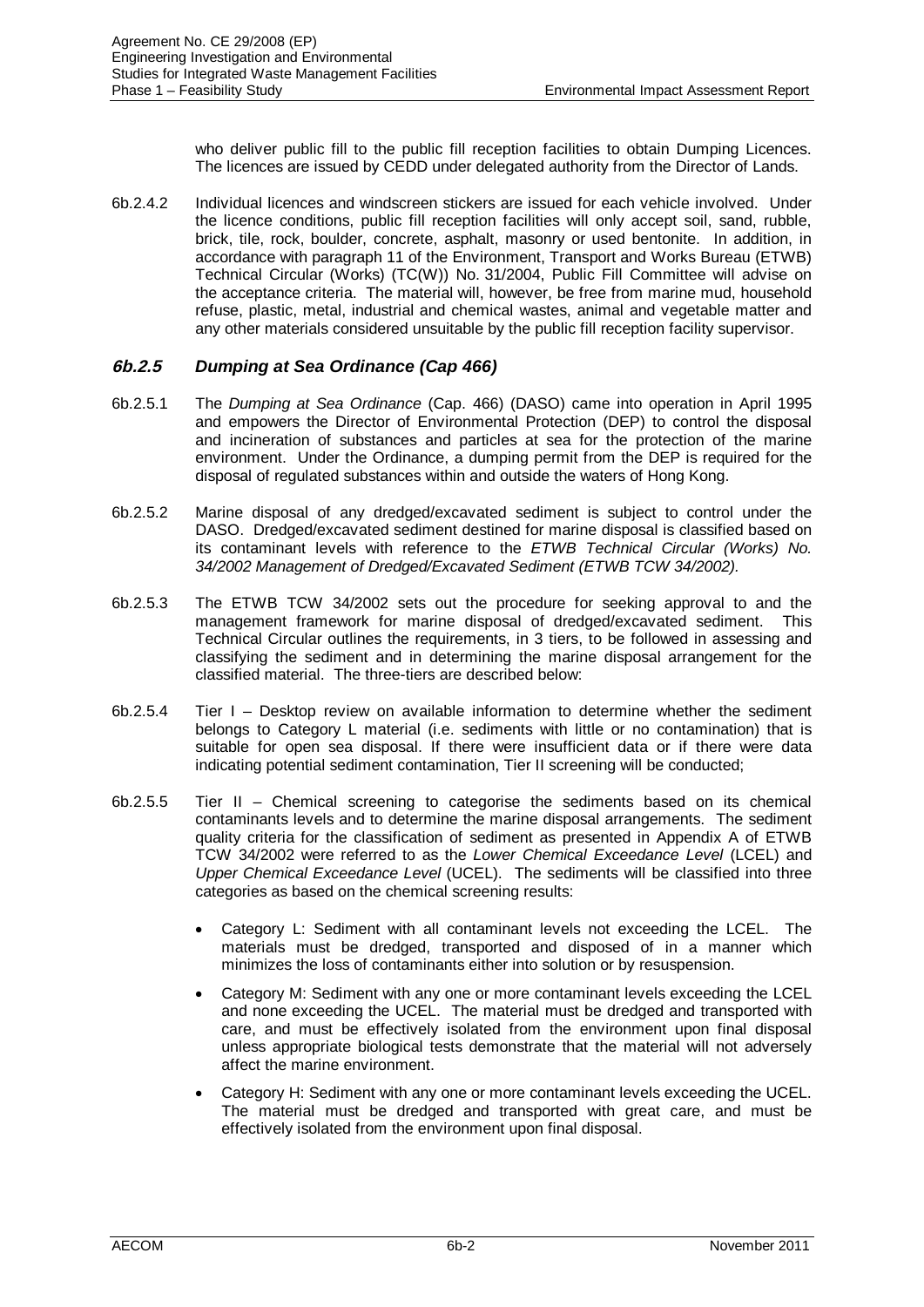- 6b.2.5.6 Tier III Biological screening to identify the most appropriate disposal option for all Category M and certain Category H sediments with one or more contaminant levels exceeding 10 times the LCEL as revealed from Tier II screening. The biological screening involves the carrying out of toxicity tests on the sediments and the results are interpreted with reference to test endpoints and decision criteria as specified in Appendix B of ETWB TCW 34/2002.
- 6b.2.5.7 The disposal options for the dredged / excavated sediments will be determined based on the 3 tiers as outlined above. As stipulated in the ETWB TCW 34/2002, there are three types of disposal options for dredged/excavated sediments:
	- x Type 1 Open Sea Disposal (for Category L sediment) or Open Sea Disposal in Dedicated Sites (for Category M sediments passing the Tier III screening);
	- Type 2 Confined Marine Disposal (for Category M sediments failing the Tier III screening or Category H sediments not requiring or passing the Tier III screening);
	- x Type 3 Special Treatment / Disposal (for Category H with one or more contaminant levels exceeding 10 times the LCEL and failing the Tier III screening). The project proponent will be responsible, in consultation with the DEP, the most appropriate treatment and/or disposal arrangement for this type of sediments.

# **6b.2.6** *Environmental Guidelines*

- 6b.2.6.1 Other guidelines which detail how the Contractor should comply with are as follow:
	- x A Guide to the Registration of Chemical Waste Producers, Environmental Protection Department, Hong Kong;
	- A Guide to the Chemical Waste Control Scheme, Environmental Protection Department, Hong Kong;
	- Code of Practice on Package, Labelling and Storage of Chemical Wastes (1992), Environmental Protection Department, Hong Kong;
	- x Works Branch Technical Circular (WBTC) No. 2/93, Public Dumps;
	- x WBTC No. 2/93B, Public Filling Facilities;
	- x WBTC No.16/96, Wet Soil in Public Dumps;
	- x WBTC Nos. 4/98 and 4/98A, Use of Public Fill in Reclamation and Earth Filling Projects;
	- x WBTC Nos. 25/99, 25/99A and 25/99C, Incorporation of Information on Construction and Demolition Material Management in Public Works Subcommittee Papers;
	- WBTC No. 12/2000. Fill Management:
	- x WBTC No. 11/2002, Control of Site Crusher;
	- x WBTC No. 12/2002, Specification Facilitating the Use of Recycled Aggregates;
	- x ETWB TC(W) No. 33/2002, Management of Construction/Demolition Materials including Rocks;
	- ETWB TC(W) No. 34/2002, Management of Dredged/Excavated Sediment;
	- ETWB TC(W) No. 31/2004, Trip-ticket System for Disposal of Construction and Demolition Materials; and
	- ETWB TC(W) No. 19/2005, Environmental Management on Construction Sites.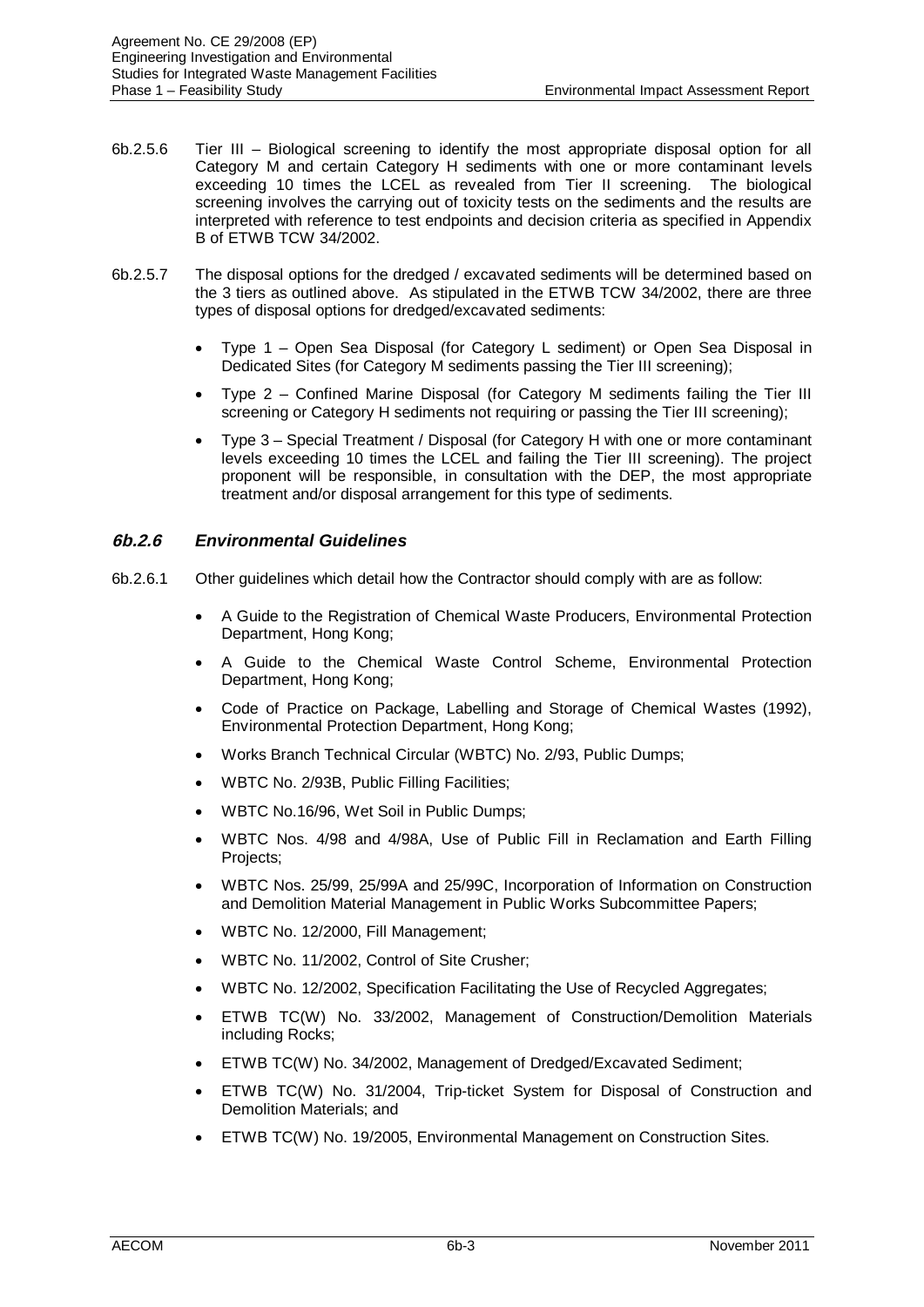# **6b.3 Assessment Approach and Methodology**

- 6b.3.1.1 Criteria for assessing waste management implications are outlined in Annex 7 of EIAO-TM. Whereas methods for assessing potential waste management impacts during construction and operation phases of the Project would be examined in accordance with Annex 15 of EIAO-TM, which includes the following:
	- Estimation of types and quantities of the wastes generated:
	- Assessment of potential impacts from the management of waste with respect to potential hazards, air and odour emissions, noise, wastewater discharge and public transport; and
	- Impacts on the capacity of waste collection, transfer and disposal facilities.
- 6b.3.1.2 Opportunities for waste reduction have been assessed based upon the following:
	- x Avoidance and minimization of waste generation throughout design, construction and operation stage;
	- Segregation of waste materials would be promoted and considered as the best management practices;
	- Reuse and recycling on site or on other projects; and
	- Material diversion to public fills as far as possible.

# **6b.4 Identification and Evaluation of Environmental Impacts**

## Construction Phase

- 6b.4.1.1 The construction activities to be carried out for the proposed Project would generate a variety of wastes that can be divided into distinct categories based on their composition and ultimate method of disposal. The identified waste types include:
	- Dredged marine sediment;
	- Construction and demolition (C&D) materials;
	- General refuse; and
	- Chemical waste.
- 6b.4.1.2 The nature of each type of waste arising is described below, together with an evaluation of the potential environmental impacts associated with the waste.

## *Dredged Marine Sediment*

6b.4.1.3 According to the current engineering design and construction method, large-scale sediment dredging is not anticipated for the proposed reclamation and breakwater construction works at artificial island near SKC. Only small-scale dredging may be required along the proposed cofferdam during construction to remove the top 1 m of clayey marine deposit. The proposed dredging extent is shown in **Figure 6b.1**.

## Sediment Sampling

6b.4.1.4 Historical records, including EPD's sediment monitoring data, aerial photographs from Lands Department and previous sediment quality investigation studies, had been reviewed and discussed in the Sediment / PFA Sampling and Testing Plan (the Plan) as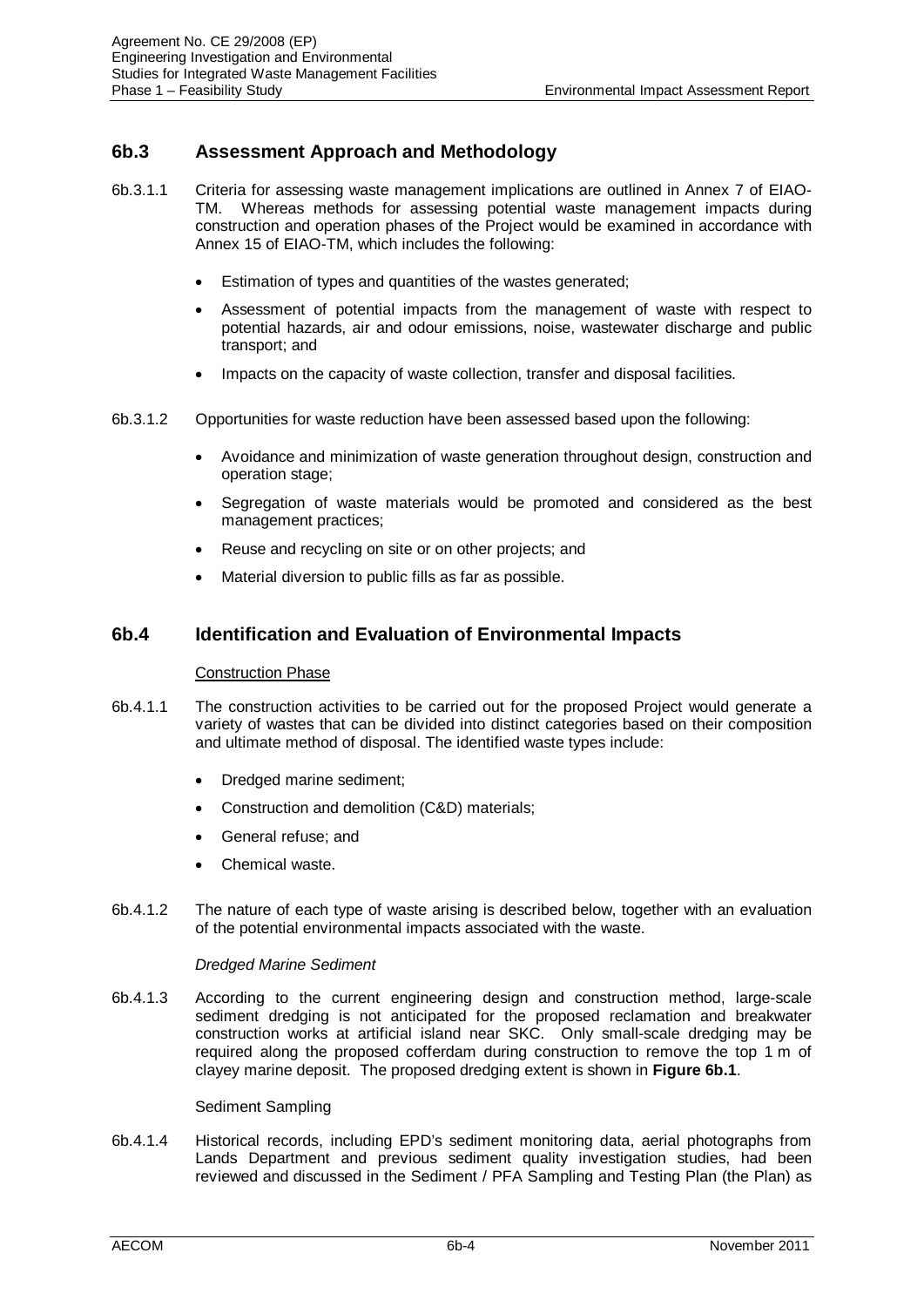attached in **Appendix 6.1**. Based on the findings of the review and given that little human activities were identified near the artificial island near SKC, the general sediment contamination levels within the area is expected to be low.

- 6b.4.1.5 Nevertheless, as there was no available sediment quality data within the artificial island near SKC, marine site investigation (SI) were conducted under this EIA Study to classify and determine the most appropriate disposal options for the proposed dredged sediments. The Plan was prepared, with reference to ETWB TCW 34/2002 and Clause 3.7.4.2 (iii)(a) of the EIA Study Brief, to present the sampling and testing requirements of the marine SI and was agreed with DEP on 23 June 2009. The Plan and acceptance letter are attached in **Appendix 6.1**.
- 6b.4.1.6 The marine SI works was conducted in the period from October to November 2009 in accordance with the agreed Plan. The sampling works were conducted by Fugro Geotechnical Services Ltd. (Fugro) and the laboratory testing was carried out by ALS Technichem (HK) Pty. Ltd. (ALS), an HOKLAS accredited laboratory.
- 6b.4.1.7 Based on the agreed Plan, a total of twenty-five (25) offshore sampling locations (i.e MI1 to MI25) were proposed at a grid spacing of approximately 200m within the artificial island near SKC. The sediment samples were taken via gravity grab. In order to indicate the general vertical sediment contamination profile, vibrocoring were also carried out at 2 of the 25 sampling locations (i.e. MI11 and MI13) to collect and test the deeper sediments. The as-built sampling locations within Shek Kwu Chau are shown in **Figure 6b.1**.
- 6b.4.1.8 A gravity grab sample was also collected from EPD's routine marine sediment monitoring station PS6 at Port Shelter (850434E, 820057N) on 24 November 2009 as the reference sediment sample for possible Tier III biological screening.

Chemical and Biological Screening

- 6b.4.1.9 The chemical screening was carried out in accordance with the Plan and ETWB TCW 34/2002. Twenty nine samples within the artificial island near SKC and proposed dredging levels as well as one reference sample were tested and the results are summarised in **Table 6b.1**.
- 6b.4.1.10 As shown in **Table 6b.1**, the chemical contaminant levels in the sediment samples were below the LCEL, with no PAHs and PCBs detected. The sediment samples were thus classified as Category L sediments and no Tier III biological screening were considered necessary.
- 6b.4.1.11 It should be noted that there were insufficient amount of interstitial water available from most of the vibrocore sub-samples for TBT analysis. As such, TBT analyses were only conducted on the grab samples and vibrocore sub-sample MI13 (0.1-0.9m). Based on the analytical results, all the TBT levels were at least an order below the LCEL.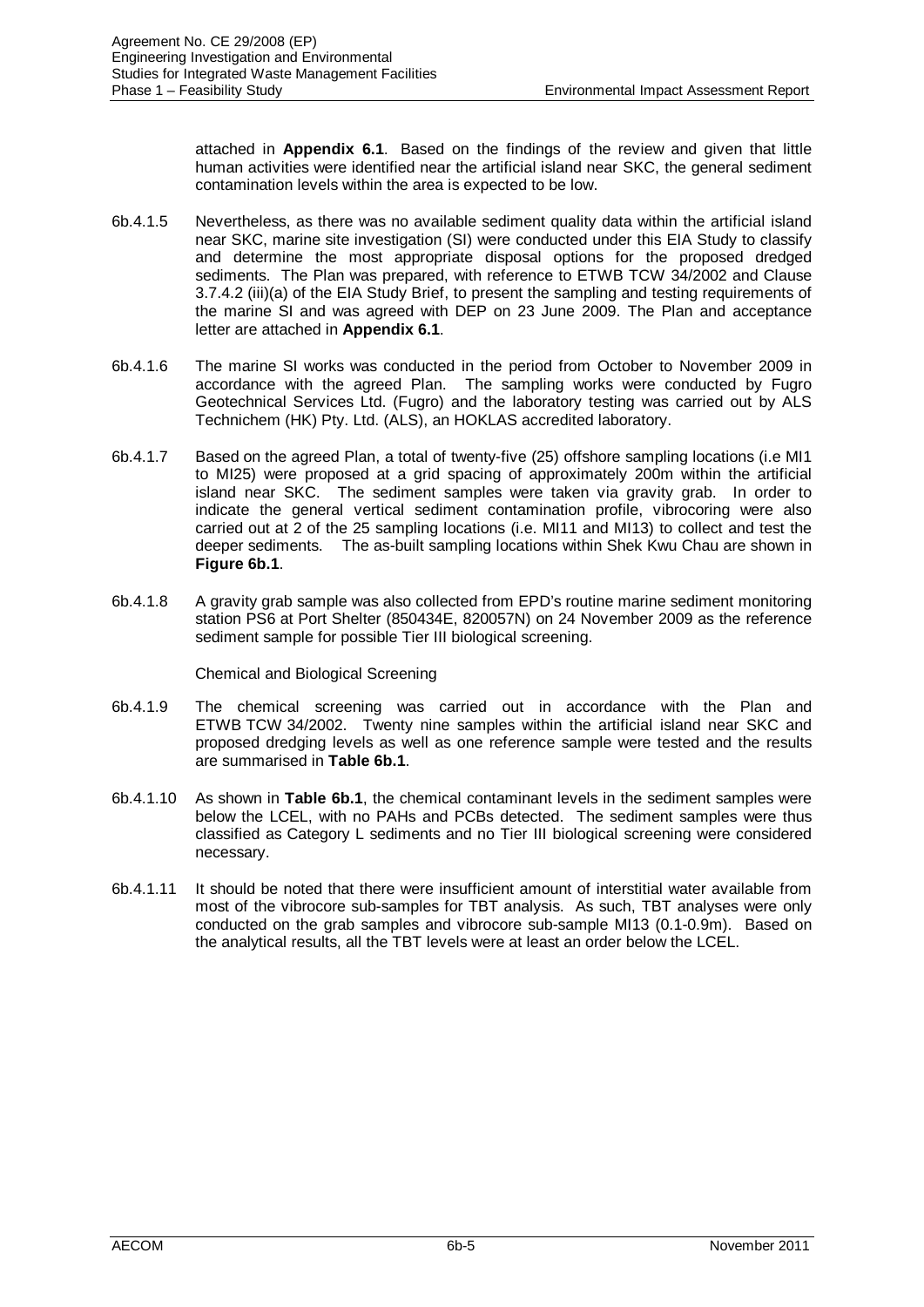**Table 6b.1 Chemical Screening Results**

| Sampling               | Depth (m)      |                          | $\overline{PAH}$ (µg/kg) |                 |                 | <b>Total</b> |                |     |     |    | Metals (mg/kg) |              |        |                |                | <b>TBT</b>    | Overall  |                            |
|------------------------|----------------|--------------------------|--------------------------|-----------------|-----------------|--------------|----------------|-----|-----|----|----------------|--------------|--------|----------------|----------------|---------------|----------|----------------------------|
| ID                     |                |                          | <b>Type</b>              | LW <sup>2</sup> | HW <sup>3</sup> | <b>PCB</b>   | Cd             | cr  | Cu  | Ni | Pb             | Zn           | Hg     | As             | Ag             | $(\mu g/L)^4$ | Category | Disposal Type <sup>5</sup> |
|                        | <b>From</b>    | To                       |                          |                 |                 | (µg/kg)      |                |     |     |    |                |              |        |                |                |               |          |                            |
| LCEL                   |                |                          |                          | 550             | 1700            | 23           | 1.5            | 80  | 65  | 40 | 75             | 200          | 0.5    | 12             | 1              | 0.15          |          |                            |
| <b>UCEL</b>            |                |                          |                          | 3160            | 9600            | 180          | $\overline{4}$ | 160 | 110 | 40 | 110            | 270          | 1      | 42             | $\overline{2}$ | 0.15          |          |                            |
| <b>Reporting Limit</b> |                |                          |                          | 550             | 1700            | 3            | 0.2            | -1  | -1  | 1  | 1              | $\mathbf{1}$ | 0.05   | $\mathbf{1}$   | 0.1            | 0.15          |          |                            |
| M <sub>1</sub>         |                | $\blacksquare$           | G                        | < 550           | < 1700          | $<$ 3        | <0.2           | 21  | 14  | 14 | 25             | 54           | 0.10   | 6              | 0.1            | < 0.011       | L        | Type 1                     |
| M12                    |                | $\overline{\phantom{a}}$ | G                        | $550$           | < 1700          | $3$          | $\sqrt{6.2}$   | 38  | 23  | 21 | 33             | 93           | 0.08   | 8              | 0.2            | 0.007         | L        | Type 1                     |
| Ml3                    |                |                          | G                        | $<$ 550         | < 1700          | $3$          | <0.2           | 27  | 18  | 17 | 24             | 70           | 0.05   | 6              | 0.2            | < 0.007       | L        | Type 1                     |
| MI4                    |                |                          | G                        | $<$ 550         | < 1700          | $<$ 3        | <0.2           | 33  | 20  | 17 | 29             | 80           | 0.07   | 8              | 0.2            | 0.010         |          | Type 1                     |
| MI <sub>5</sub>        |                |                          | G                        | $550$           | < 1700          | $3$          | < 0.2          | 32  | 20  | 20 | 28             | 79           | 0.10   | $\overline{7}$ | 0.2            | < 0.007       |          | Type 1                     |
| MI <sub>6</sub>        |                | $\overline{\phantom{a}}$ | G                        | $550$           | < 1700          | $3$          | < 0.2          | 37  | 22  | 21 | 33             | 91           | 0.06   | 8              | 0.2            | 0.015         | L        | Type 1                     |
| MI7                    |                |                          | G                        | $<$ 550         | < 1700          | $3$          | <0.2           | 49  | 31  | 32 | 39             | 128          | 0.10   | 11             | 0.3            | < 0.007       | L        | Type 1                     |
| MI <sub>8</sub>        |                | $\blacksquare$           | G                        | $550$           | < 1700          | <3           | <0.2           | 47  | 26  | 25 | 35             | 112          | 0.08   | 10             | 0.3            | < 0.011       | L        | Type 1                     |
| M <sub>19</sub>        |                | ÷                        | G                        | $550$           | < 1700          | $3$          | <0.2           | 48  | 26  | 25 | 35             | 114          | 0.10   | 10             | 0.2            | 0.015         |          | Type 1                     |
| MI10                   |                |                          | G                        | $550$           | < 1700          | $3$          | <0.2           | 49  | 26  | 25 | 35             | 116          | 0.08   | 10             | 0.2            | < 0.012       | L        | Type 1                     |
| MI11                   |                |                          | G                        | $550$           | < 1700          | $3$          | <0.2           | 45  | 27  | 29 | 35             | 110          | 0.09   | 11             | 0.2            | <0.008        | L        | Type 1                     |
| MI11                   | $\Omega$       | 0.9                      | $\vee$                   | < 550           | < 1700          | <3           | <0.2           | 38  | 13  | 25 | 25             | 82           | < 0.05 | 10             | < 0.1          |               | L        | Type 1                     |
| MI11                   | 0.9            | $1.9^{6}$                | $\vee$                   | $550$           | < 1700          | $3$          | < 0.2          | 41  | 14  | 28 | 24             | 86           | < 0.05 | 9              | < 0.1          |               | L        | Type 1                     |
| MI12                   |                |                          | G                        | $<$ 550         | < 1700          | $3$          | < 0.2          | 30  | 17  | 16 | 27             | 71           | 0.06   | $\overline{7}$ | 0.2            | < 0.007       |          | Type 1                     |
| MI13                   | $\blacksquare$ | $\blacksquare$           | G                        | < 550           | < 1700          | $3$          | < 0.2          | 36  | 19  | 18 | 34             | 80           | 0.08   | 6              | 0.2            | < 0.009       |          | Type 1                     |
| MI13                   | 0.1            | 0.9                      | $\vee$                   | $550$           | < 1700          | $3$          | < 0.2          | 12  | 5   | 3  | 11             | 21           | <0.05  | 3              | < 0.1          | 0.013         |          | Type 1                     |
| MI13                   | 0.9            | $1.9^{6}$                | V                        | $550$           | < 1700          | $3$          | < 0.2          | 9   | 3   | ا> | 8              | 17           | <0.05  | 5              | < 0.1          |               | L        | Type 1                     |
| MI14                   |                | ÷,                       | G                        | $550$           | < 1700          | $3$          | <0.20          | 44  | 25  | 27 | 35             | 107          | 0.08   | 9              | 0.2            | <0.008        | L        | Type 1                     |
| MI15                   |                |                          | G                        | $550$           | < 1700          | $<$ 3        | <0.20          | 53  | 31  | 32 | 41             | 128          | 0.10   | 11             | 0.3            | 0.016         | L        | Type 1                     |
| MI16                   |                | $\blacksquare$           | G                        | $<$ 550         | < 1700          | $<$ 3        | <0.20          | 43  | 27  | 27 | 35             | 109          | 0.10   | 10             | 0.2            | < 0.007       | L        | Type 1                     |
| MI17                   |                |                          | G                        | $550$           | < 1700          | $3$          | <0.20          | 42  | 23  | 21 | 32             | 99           | 0.06   | 10             | 0.2            | < 0.012       | L        | Type 1                     |
| MI18                   |                |                          | G                        | $550$           | < 1700          | $3$          | <0.20          | 45  | 28  | 29 | 37             | 113          | 0.10   | 10             | 0.2            | < 0.008       | L        | Type 1                     |
| MI19                   |                | $\overline{\phantom{a}}$ | G                        | $<$ 550         | < 1700          | $3$          | <0.20          | 48  | 29  | 30 | 38             | 119          | 0.12   | 11             | 0.2            | < 0.009       | L        | Type 1                     |
| MI20                   |                |                          | G                        | $550$           | < 1700          | $3$          | <0.20          | 52  | 32  | 33 | 41             | 128          | 0.10   | 11             | 0.3            | <0.008        | L        | Type 1                     |
| MI21                   |                | $\blacksquare$           | G                        | $<$ 550         | < 1700          | $3$          | <0.20          | 55  | 32  | 35 | 42             | 135          | 0.10   | 12             | 0.3            | < 0.008       | L        | Type 1                     |
| MI22                   |                |                          | G                        | $<$ 550         | < 1700          | $<$ 3        | <0.20          | 46  | 25  | 24 | 34             | 109          | 0.10   | 10             | 0.2            | < 0.009       | L        | Type 1                     |
| MI23                   |                |                          | G                        | $550$           | < 1700          | $3$          | <0.20          | 51  | 27  | 26 | 36             | 120          | 0.12   | 10             | 0.3            | 0.010         |          | Type 1                     |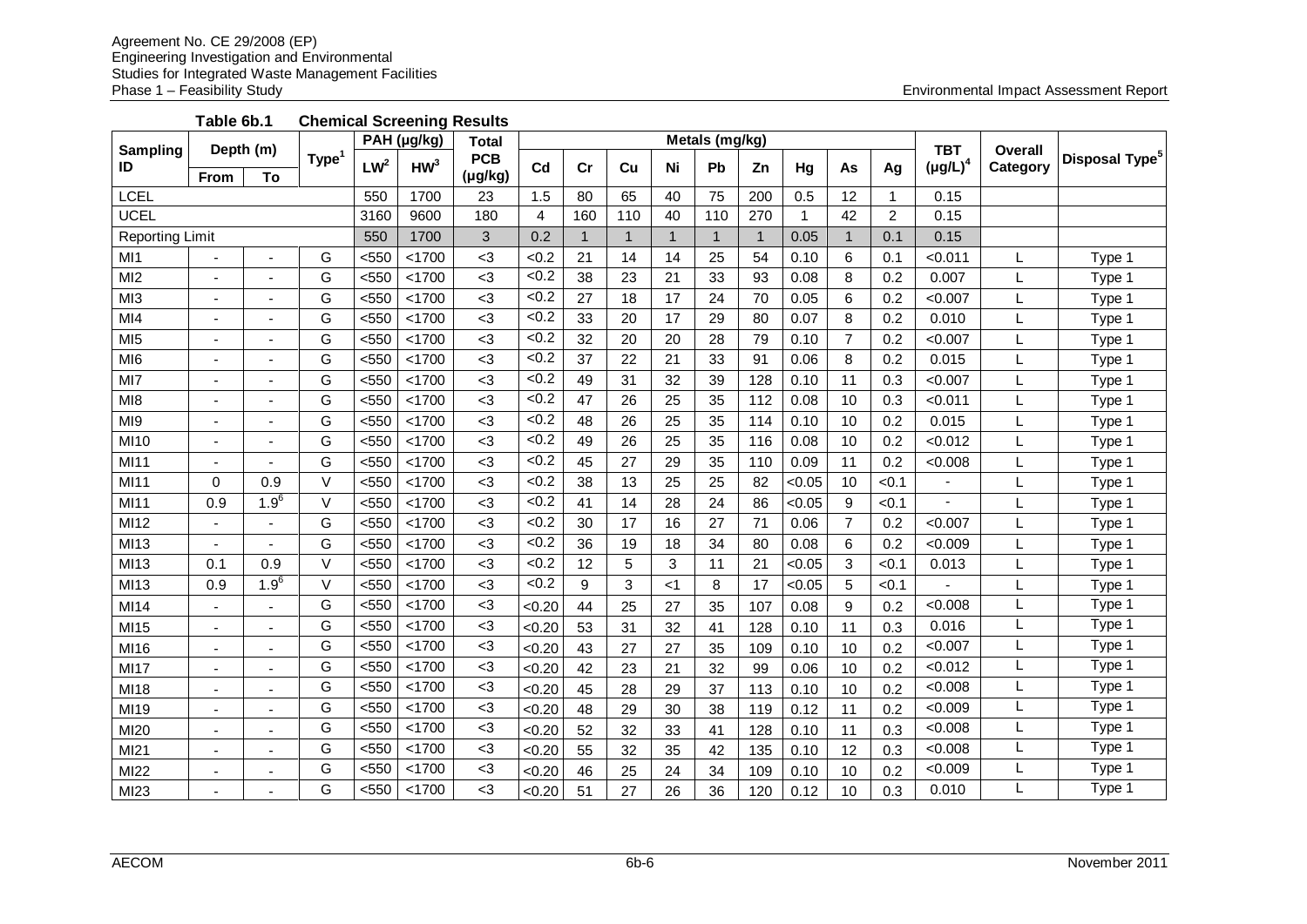|                        |             |           |                   |        | PAH (µg/kg)     | Total   |                |     |           |    | Metals (mg/kg) |     |      |    |     |                             |                     |                            |
|------------------------|-------------|-----------|-------------------|--------|-----------------|---------|----------------|-----|-----------|----|----------------|-----|------|----|-----|-----------------------------|---------------------|----------------------------|
| <b>Sampling</b><br>ID  |             | Depth (m) | Type <sup>1</sup> | $LW^2$ | HW <sup>3</sup> | PCB     | C <sub>d</sub> | Cr  | <b>Cu</b> | Ni | Pb             | Zn  |      |    |     | <b>TBT</b><br>$(\mu g/L)^4$ | Overall<br>Category | Disposal Type <sup>5</sup> |
|                        | <b>From</b> | To        |                   |        |                 | (µg/kg) |                |     |           |    |                |     | Hg   | As | Ag  |                             |                     |                            |
| LCEL                   |             |           |                   | 550    | 1700            | 23      | .5             | 80  | 65        | 40 | 75             | 200 | 0.5  | 12 |     | 0.15                        |                     |                            |
| <b>UCEL</b>            |             |           |                   | 3160   | 9600            | 180     | 4              | 160 | 110       | 40 | 10             | 270 |      | 42 |     | 0.15                        |                     |                            |
| <b>Reporting Limit</b> |             |           |                   | 550    | 1700            | 3       | 0.2            |     |           |    |                |     | 0.05 |    | 0.1 | 0.15                        |                     |                            |
| MI24                   | . .         | -         | G                 | < 550  | < 1700          | $<$ 3   | < 0.20         | 50  | 27        | 26 | 36             | 18  | 0.1  | 10 | 0.2 | < 0.007                     |                     | Type 1                     |
| MI25                   | . .         |           | G                 | < 550  | < 1700          | $3$     | < 0.20         | 51  | 28        | 27 | 36             | 121 | 0.10 | 11 | 0.2 | 0.008                       |                     | Type 1                     |
| Reference<br>Sample    |             | -         | G                 | < 550  | < 1700          | <3      | < 0.20         | 29  | 13        | 20 | 30             | 77  | 0.05 |    |     | < 0.008                     |                     |                            |

Notes:

1. V: vibrocore sample and G: grab sample.<br>2. LW - Low molecular weight PAHs (ie ace

2. LW - Low molecular weight PAHs (ie acenaphthene, acenaphthylene, anthracene, fluorene, naphthalene and phenanthrene).

3. HW - High molecular weight PAHs, (ie benzo[a]anthracene, benzo[a]pyrene, chrysene, dibenzo[a,h]anthracene, fluoranthene, pyrene, benzo[b]fluoranthene, benzo[k]fluoranthene, indeno[1,2,3-c,d]pyrene and benzo[g,h,i]perylene).

4. TBT was not analysed in some vibrocore samples due to the difficulty in extracting sufficient interstitial water for TBT analysis.

Type 1 – Open Sea Disposal

6. The maximum dredging depth is anticipated to be about 1 m bsl.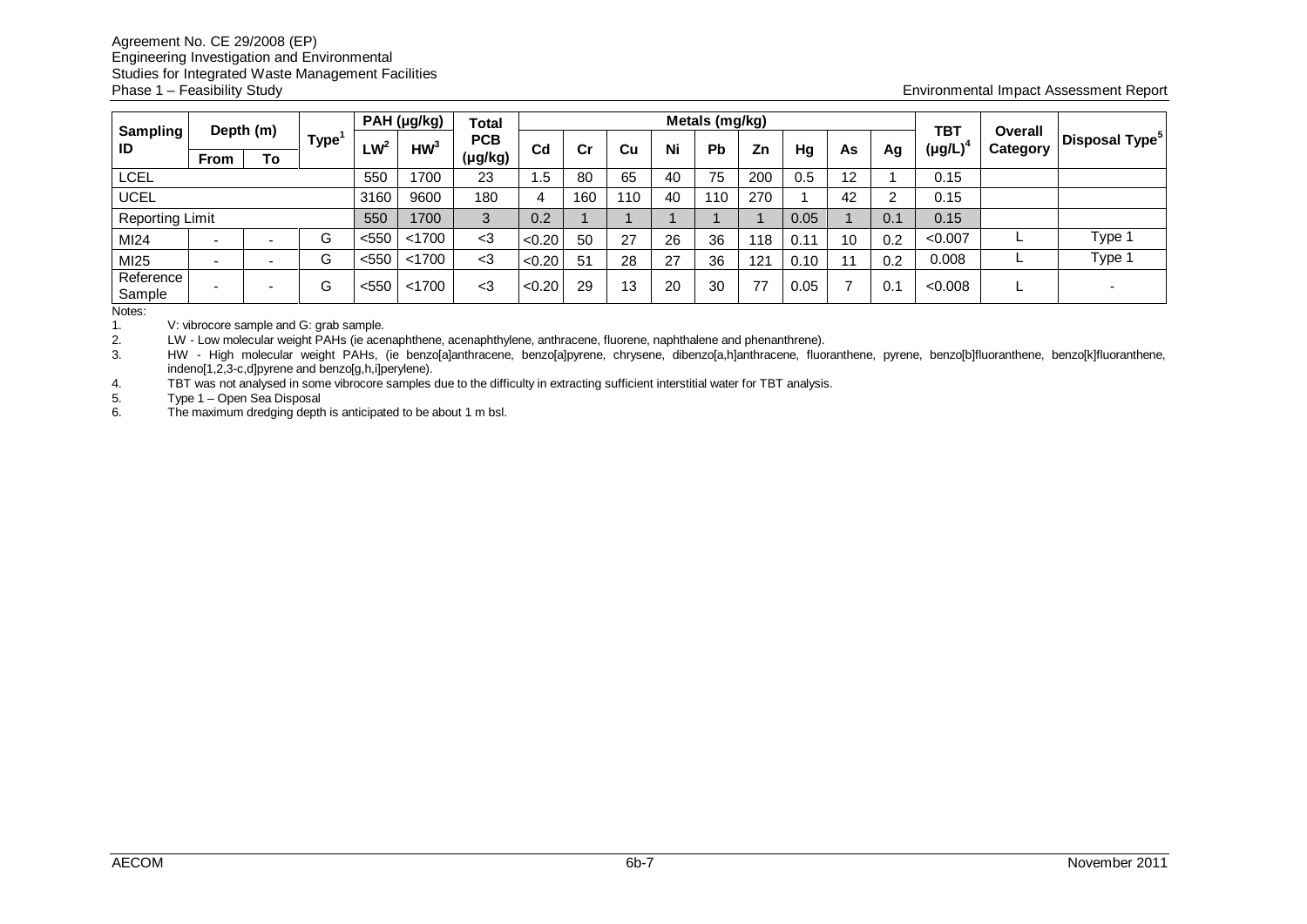## Sediment Disposal Options and Quantities

- 6b.4.1.12 Based on the chemical screening results as shown in **Table 6b.1**, the sediment samples collected within the artificial island near SKC and to depth of dredging (i.e. 1 m bsl) were identified to be Category L. The results supported the findings of the historical records review in which the general sediment contamination levels within the area is expected to be low. According to the ETWB TCW 34/2002, the disposal option for the dredged sediment is Type 1 - Open Sea Disposal. Subject to agreement with Marine Fill Committee (MFC), Type 1 sediment is typically disposed to South Cheung Chau and/or East of Ninepin as open sea disposal.
- 6b.4.1.13 The quantities of sediments was estimated with consideration of the horizontal and vertical extent of dredging as shown in **Figure 6b.1** and the determined disposal option at each sampling locations / depths as based on the chemical screening results under this EIA Study. The estimated quantities are presented in **Table 6b.2**. Based on the current engineering design, dredging of the top 1 m of marine deposit along the proposed  $\cot$  ferdam would generate approximately 27,300 m<sup>3</sup> of sediment.

| <b>Disposal</b><br>Option       | <b>Corresponding Category</b> | <b>Disposal Quantity</b><br>(m $^3$ ) |
|---------------------------------|-------------------------------|---------------------------------------|
| Type $1 -$ Open<br>Sea Disposal | Category L Sediment           | 27,300                                |
|                                 | Total                         | 27,300                                |

**Table 6b.2 Disposal Quantity of Marine Sediment**

- 6b.4.1.14 The dredging, transportation and disposal of sediments could potentially cause the release and dispersion of suspended solids into nearby water bodies. In order to minimise the potential adverse impacts, sediment should be dredged, transported and disposed of in a manner that would minimise these potential adverse impacts. The implementation of appropriate mitigation measures, as discussed in **Section 6b.5.1.5** to **6b.5.1.9** as well as **Section 5**, is recommended.
- 6b.4.1.15 If the recommended mitigation measures were properly implemented and given that only little contamination were identified for the sediment within artificial island near SKC under this EIA Study, adverse environmental impacts associated with dredging, transportation and disposal of sediment would not be expected.

## *Construction and Demolition Materials*

- 6b.4.1.16 To accommodate the necessary infrastructures of the IWMF Phase I development, a total of approximately 11.8 ha of land will be required and the land will be formed through reclamation. No construction and excavation works will be required for the existing land of Shek Kwu Chau.
- 6b.4.1.17 The C&D materials would be generated from the foundation works and piling works on reclaimed land. The excavated C&D materials would comprise mostly alluvium / estuarine deposit and rock, with an estimated total volume of approximately 26,200  $m^3$ . In addition, approximately  $4,345 \text{ m}^3$  of non-inert C&D materials would also be generated from the construction activities. A breakdown of the estimated volumes of C&D materials from the construction of the Project is tabulated in **Table 6b.3**.
- 6b.4.1.18 The C&D materials should be re-used on-site for filling works as far as possible to minimize the net amount of C&D materials generated from the Project. All the excavated materials from the reclaimed land will be reused on site. The volume of the C&D materials that cannot be reused and require disposal off-site is estimated to be approximately 3,476  $m^3$ .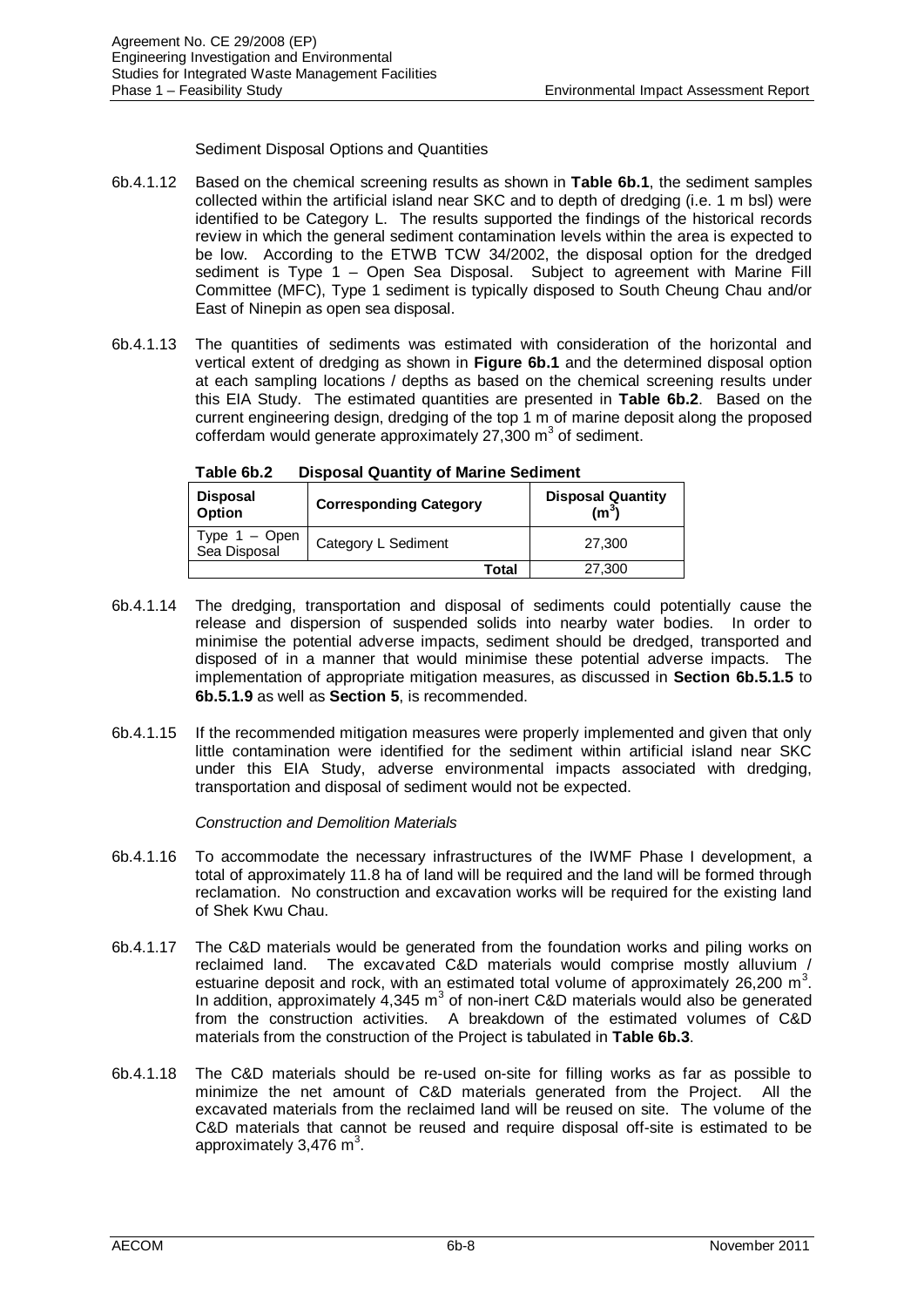| <b>Type of C&amp;D Material</b>     |                                             | <b>Material</b><br>generated<br>(m <sup>3</sup> ) | Inert C&D<br>material to be<br>reused on site<br>(m°) | <b>Non-inert C&amp;D</b><br>material to be<br>collected for<br>recycling $(m^3)$ | <b>Non-inert C&amp;D</b><br>material to be<br>disposed of off-<br>site $(m^3)$ |
|-------------------------------------|---------------------------------------------|---------------------------------------------------|-------------------------------------------------------|----------------------------------------------------------------------------------|--------------------------------------------------------------------------------|
| <b>Inert</b><br><b>Material</b>     | Excavated<br>alluvium/<br>estuarine deposit | 24,087                                            | 24,087                                                |                                                                                  |                                                                                |
|                                     | Excavated rock                              | 2,113                                             | 2,113                                                 |                                                                                  |                                                                                |
| <b>Non-inert</b><br><b>Material</b> | <b>Others</b>                               | 4.345                                             | 0                                                     | 869                                                                              | 3.476                                                                          |
| <b>Total</b>                        |                                             | 30,545                                            | 26,200                                                | 869                                                                              | 3.476                                                                          |

## **Table 6b.3 Summary of C&D Materials Volumes**

6b.4.1.19 The amount of C&D materials expected to be generated shall be quantified in the site Waste Management Plan to be prepared by the Contractor. With proper implementation of good construction site practice and the mitigation measures recommended in Sections 3, 4 and 5, the handling and transportation of C&D materials to the disposal sites will not cause adverse dust, noise and water quality impacts.

## *Chemical Waste*

- 6b.4.1.20 The maintenance and servicing of construction plant and equipment may possibly generate some chemical wastes, for instance, cleaning fluids, solvents, lubrication oil and fuel. Maintenance of vehicles may also involve the use of a variety of chemicals, oil and lubricants. It is difficult to quantify the amount of chemical waste that will arise from the construction activities since it will be dependent on the Contractor's on-site maintenance requirements and the amount of plant utilised. However, it is anticipated that the quantity of chemical waste, such as lubricating oil and solvent produced from plant maintenance, would be small and in the order of a few cubic metres per month. The amount of chemical waste expected to be generated shall be quantified in the site Waste Management Plan to be prepared by the Contractor.
- 6b.4.1.21 Chemical wastes generated during the construction phase may pose environmental, health and safety hazards if not stored and disposed of in an appropriate manner as stipulated in the Waste Disposal (Chemical Waste) (General) Regulations. The potential hazards include:
	- Toxic effects to workers;
	- Adverse impacts on water quality from spills; and
	- Fire hazards.
- 6b.4.1.22 Materials classified as chemical wastes will be required for special handling and storage arrangements before removal for appropriate treatment such as the Chemical Waste Treatment Facility at Tsing Yi. Wherever possible, opportunities should be taken to reuse and recycle materials. Mitigation and control requirements for chemical wastes are detailed in **Section 6b.5.1.13**. Provided that the handling, storage and disposal of chemical wastes are in accordance with these requirements, adverse environmental impacts are not expected to result.

# *General Refuse*

6b.4.1.23 Throughout construction, the workforce would generate refuse comprising food scraps, waste paper, empty containers, etc. Release of general refuse into coastal waters should not be permitted, as introduction of these wastes is likely to have detrimental effects on water quality in the area. Rapid and effective collection of site wastes would be required to prevent waste materials being blown around by wind or flushed into the coastal waters or stream. The work sites may also attract pests and vermin and create odour nuisance if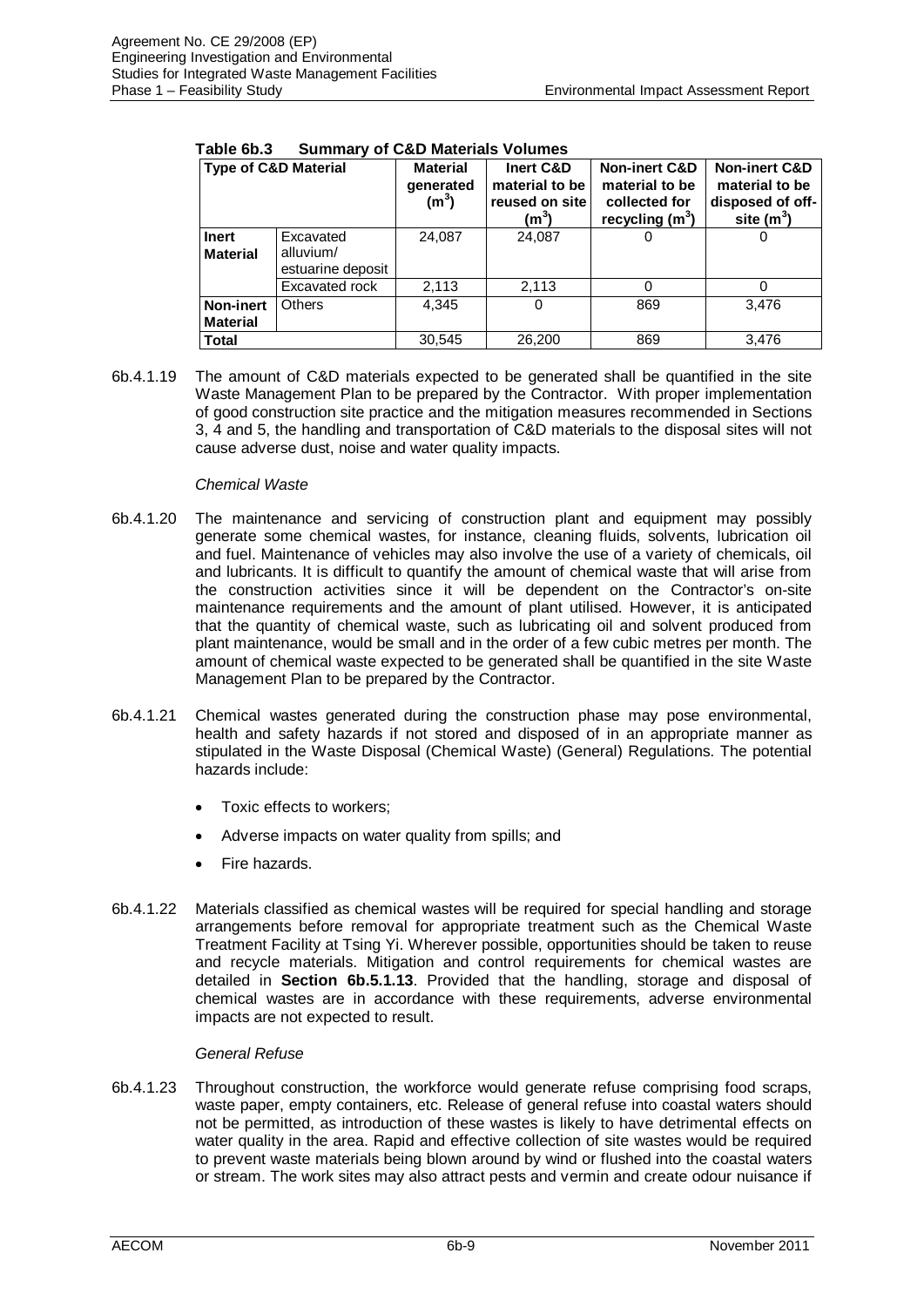the waste storage area is not well maintained and cleaned regularly. Disposal of refuse at sites other than approved waste transfer or disposal facilities can also result in similar impacts. With the implementation of good waste management practices at the site, adverse environmental impacts would not be expected to arise from the storage, handling and transportation of workforce wastes. The maximum number of construction workers to be employed is estimated to be about 400 workers. Based on a generation rate of 0.65 kg per worker per day, the maximum daily arising of general refuse during the construction period would be approximately 260 kg.

6b.4.1.24 Potential environmental impacts will be insignificant provided that the mitigation measures and appropriate site practices suggested in **Section 6b.5.1.14** and **Table 6b.9** are implemented.

## *Biogas Generation*

Introduction

6b.4.1.25 When marine sediments rich in organic matter are covered over by reclamation fill, anaerobic degradation of the organic matter in the sediments would generate biogas (methane) which could pose a potential risk to the development on the reclamation area. The issue of methane risk is required to be assessed in accordance with the EIA Study Brief. As per the current design, dredging would not be required for the reclamation, and thus the IWMF site (Shek Kwu Chau option) would be susceptible to potential biogas risk. The potential gas emission from the proposed reclamation at artificial island near SKC is therefore assessed in the following section.

Assessment Methodology and Criteria

- 6b.4.1.26 Sediment samples were collected at three vibrocore locations (MI5(3), MI11 and MI13) as indicated in **Figure 6b.1** and according to the Plan. The collected samples were packed in ice and transported to ALS for analysis of moisture content, density, Total Organic Carbon (TOC) content and Sediment Oxygen Demand (SOD).
- 6b.4.1.27 TOC and SOD levels in the sediment samples collected from the two vibrocore locations (MI5(3), MI13) within the boundary of the reclamation area are used for the assessment of methane hazard. Relevant sample locations and the results are presented in **Table 6b.4**. Sediment samples in the top 3m of sediment at each vibrocore location were selected because of their comparatively higher levels of TOC and SOD. The highest TOC levels were measured within the top 2m of sediment at vibrocore locations.

| Sampling<br>Location | <b>Sample Depth</b><br>(m below<br>seabed) | <b>Moisture</b><br>$(%$ (% w/w) | TOC (% dry w) | SOD (mg/kg) |
|----------------------|--------------------------------------------|---------------------------------|---------------|-------------|
| MI5(3)               | $0.1 - 0.9$                                | 24.2                            | 0.86          | 211         |
|                      | $0.9 - 1.9$                                | 23.8                            | 1.38          | 247         |
|                      | $1.9 - 2.9$                                | 23.4                            | 0.17          | 128         |
| MI13                 | $0.1 - 0.9$                                | 29.9                            | 1.50          | 68          |
|                      | $0.9 - 1.9$                                | 23.2                            | 3.29          | 105         |
|                      | $1.9 - 2.9$                                | 27.8                            | 0.69          | 226         |
|                      | Average (3m)                               | 25.4                            | 1.32          | 164         |

| Table 6b.4 |  | <b>Sampling Locations and Relevant Results</b> |
|------------|--|------------------------------------------------|
|            |  |                                                |

6b.4.1.28 Typically, landfill gas hazard assessment has been undertaken using guidance or standards based on the concentrations of gases (methane and carbon dioxide), rather than mass flow rates. Such guidance usually recommends restrictions on development in areas where the gas concentration exceeds a stated proportion of the lower explosive limit (LEL) of methane, which is 5%  $(v/v)$ . Typical margins of safety are in the range of 1-20% of LEL  $(0.05 - 1\% (v/v))$ .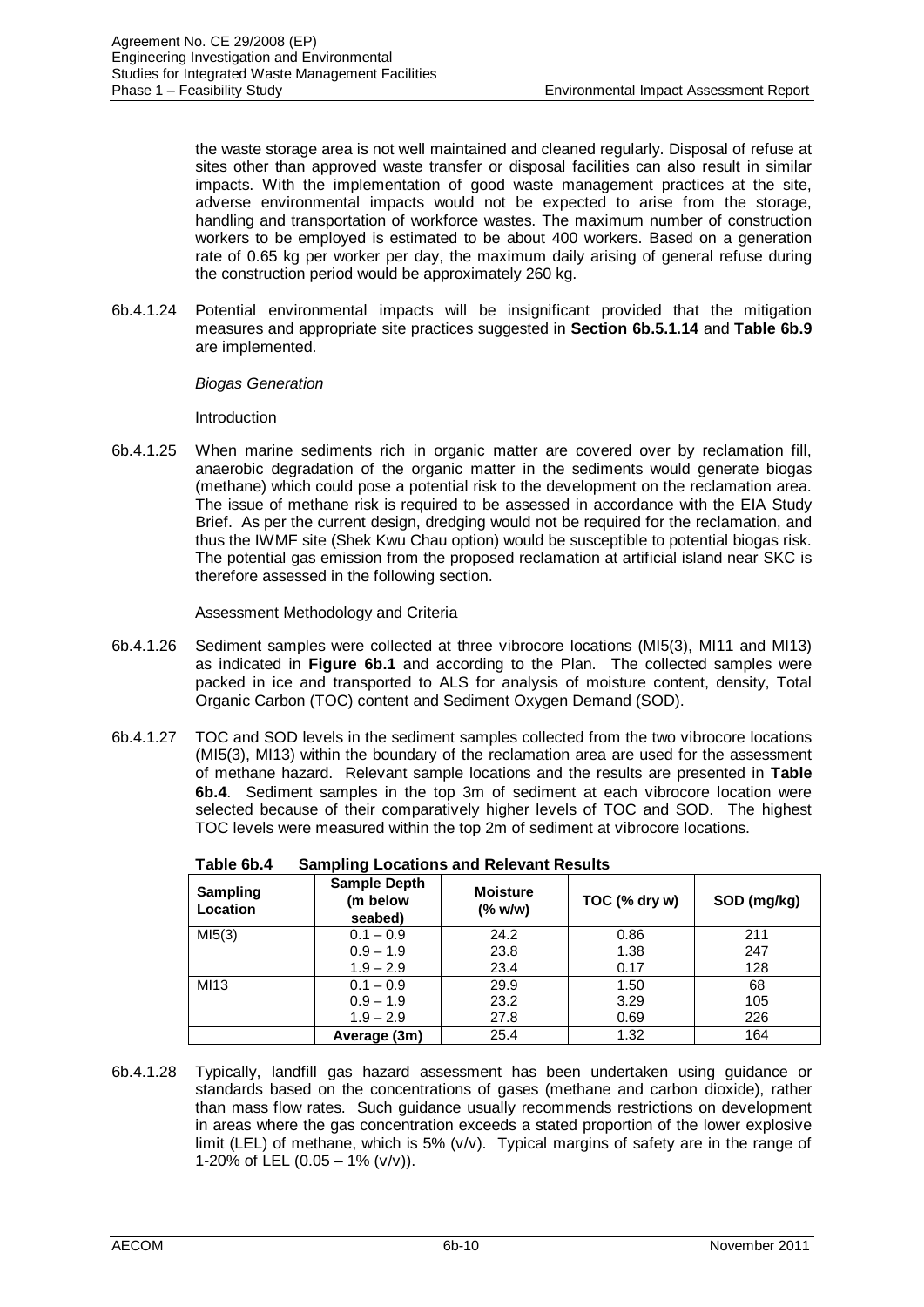- 6b.4.1.29 Most of the guidance on this subject has been developed for application to sanitary landfill sites and much less has been written on the subject of standards or guidance for levels of methane arising from other sources, such as natural peat formations, marshland, rice paddies, coal measures and other organic deposits of anthropogenic origin, such as marine sediments. In fact, methane arises naturally in many areas which have apparently been safely developed or redeveloped without any regard for gas protection measures. Nonetheless, the evaluation of potential biogas risk and, if required, the carrying out of monitoring would confirm whether gas protection measures are required.
- 6b.4.1.30 With reference to approved EIA studies, relevant landfill criterion from UK and the Landfill Gas Hazard Guidance Note from HK EPD, the following criteria (**Table 6b.5**) would be used in the assessment.

| Table 6b.5 | <b>Methane Hazard Assessment Criteria</b> |  |
|------------|-------------------------------------------|--|
|            |                                           |  |

| EPD's Guidance Note (% v/v) | UK Guidance Value (L/m <sup>2</sup> d)        |
|-----------------------------|-----------------------------------------------|
|                             | $18^{\circ} - 432^{\circ}$<br>10 <sup>d</sup> |

Notes:

a. Guidance value from Landfill Gas Hazard Guidance Note, EPD HK

b. UK Landfill Completion Criterion from Department of Environment (1993), Landfill Completion, Waste Management Paper No. 26A, London: HMSO

c. Carpenter's guidance levels

d. Maximum "safe" rate of gas emission derived from Department of Environment (1993), Landfill Completion, Waste Management Paper No. 26A, London: HMSO

- 6b.4.1.31 From **Table 6b.4**, the calculated mean TOC level is 1.32% on a dry weight basis and the calculated mean SOD level is 164mg/kg. Based on the average moisture content of 25.4%, dry matter made up 74.6% of the sediment on average.
- 6b.4.1.32 The reclamation area is approximately 11.8ha, and with the top 3m of sediment with higher TOC content, the quantity of mud that would likely generate biogas was estimated to be  $354,000m^3$ .
- 6b.4.1.33 The capping of the reclamation would likely create underlying anaerobic conditions which favour degradation of organic matter by microbial activity in the contaminated sediment. The end product of this degradation is biogas, which mainly consists of methane  $(CH_4)$ and carbon dioxide  $(CO<sub>2</sub>)$ .
- 6b.4.1.34 The rate of biogas generation is dependent on the amount of organic matter, degradability of organic matter, extent of anaerobic conditions, temperature, and transport medium for bacteria (water). Although the available information is limited, a theoretical calculation can be made for an estimate of biogas generation within the reclamation area.
- 6b.4.1.35 From experience in several anaerobic degradation projects (with waste as well as sludge), it is known that the biogas formation can be described as a first order degradation process. This process is characterized by high gas generation rates at the start, followed by an exponential decrease over the course of time. Biogas generation can be calculated based on the available data on organic matter content.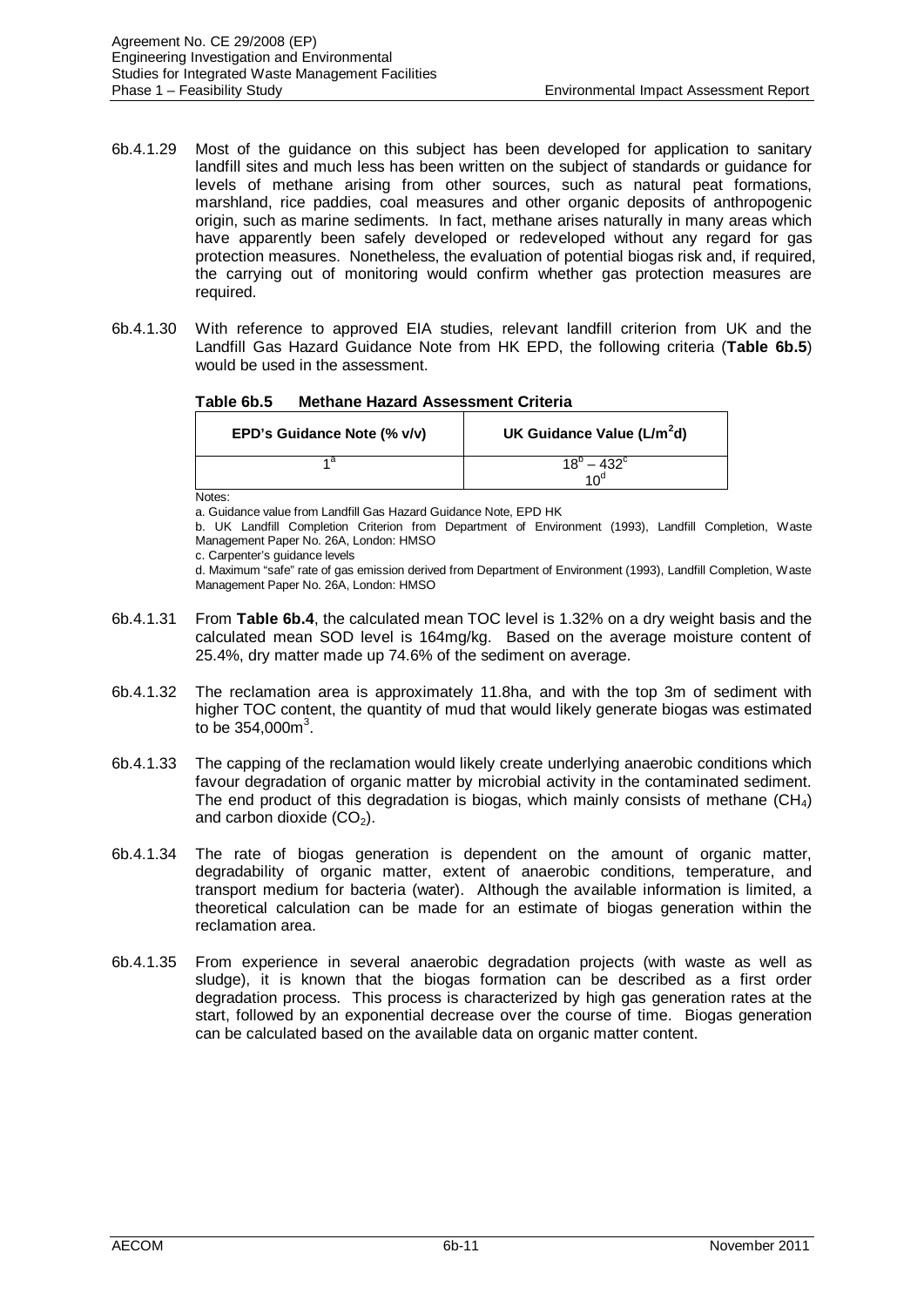6b.4.1.36 Not all organic carbon present in the sediment would be biodegradable. The SOD represents the biodegradable fraction of the organic carbon present in the sediment and thus is convertible to methane. Under anaerobic conditions, all of the oxygen demand of degradable organic material is preserved in the methane formed. The following equation shows that 4 g of oxygen demand would have a total yield of 1 g of methane (the molar mass of methane is half the molar mass of oxygen and two moles of oxygen are required to oxidize one mole of methane).

$$
CH_4 + 2 O_2 \rightarrow CO_2 + H_2O
$$
  
No. of moles: 1 2

- 6b.4.1.37 As an example, sediment with a SOD of 200mg/m<sup>3</sup> will ultimately generate 50mg of methane, equivalent to 0.07 litre of methane per  $\overline{m}^3$  of sediment at standard temperature and pressure (STP).
- 6b.4.1.38 It is assumed that 50% of the gas produced from anaerobic degradation of organic matter of the sediment is methane (the remainder being carbon dioxide). This is true for substrates such as carbohydrates that are neither highly oxidized nor highly reduced:

 $2 CH<sub>2</sub>O \rightarrow CH<sub>4</sub> + CO<sub>2</sub>$ 

6b.4.1.39 On that basis, the mass of methane generated from unit mass of TOC is calculated as follows:

> $2 \text{ CH}_2\text{O} \rightarrow \text{CH}_4 + \text{CO}_2$ Molar Mass: 2x12=24 16 i.e. methane potential =  $16/24 = 0.67$  times TOC

- 6b.4.1.40 Assuming a SOD in the material to be contained in the future reclaimed land of 164mg/kg, the total methane potential would be 41mg/kg, or assuming a dry matter content of 74.6%, 54.9mg/kg. However, SOD represents only a fraction of the organic carbon present in the sediment. Based on a sediment TOC of 1.32% of dry matter and assuming that half is converted to methane (the remainder being carbon dioxide), methane potential would be about 8,810mg/kg dry matter. This implies that only 0.62% of TOC represents readily biodegradable organic matter. Use of TOC to estimate methane potential therefore provides an over-estimate of that potential. Furthermore, some organic substrates which are degradable aerobically (and which therefore contribute to SOD) are not degradable at all in anaerobic conditions. Therefore, estimation based on SOD would probably provide a lower-end estimation.
- 6b.4.1.41 It is difficult to estimate the half life of substrates in systems such as contaminated marine sediment. However, at low substrate concentrations in engineered systems such as facultative ponds, half lives of substrates in the anaerobic could be of the order of half a year. In landfills, the average half life of organic substrates could be 5 years. Hence, for conservatism, the methane potential is calculated based on TOC, rather than SOD because the former represents the extreme worst case assuming all organic matter is biodegradable and convertible to methane. In fact, as indicated above, probably only 0.62% of the organic carbon is readily degradable. Thus, an analysis based on TOC alone will overestimate the impact.
- 6b.4.1.42 Based on the range of half-lives of 0.5-5 years, the peak annual methane potential would be between 13 and 75% of the total. The peak annual methane potential corresponding to a half life of decay of 0.5 years, is actually not significant in terms of development because after two years over 90% will have degraded and the flux will have fallen proportionately to a rate less than that of the lower figure after the same time. Therefore, the peak annual methane potential based on a half-life of 5 years is adopted for the calculations of potential methane gas emission for the comparison with the UK methane hazard assessment criteria. A half-life of 2 years is also adopted for the calculation of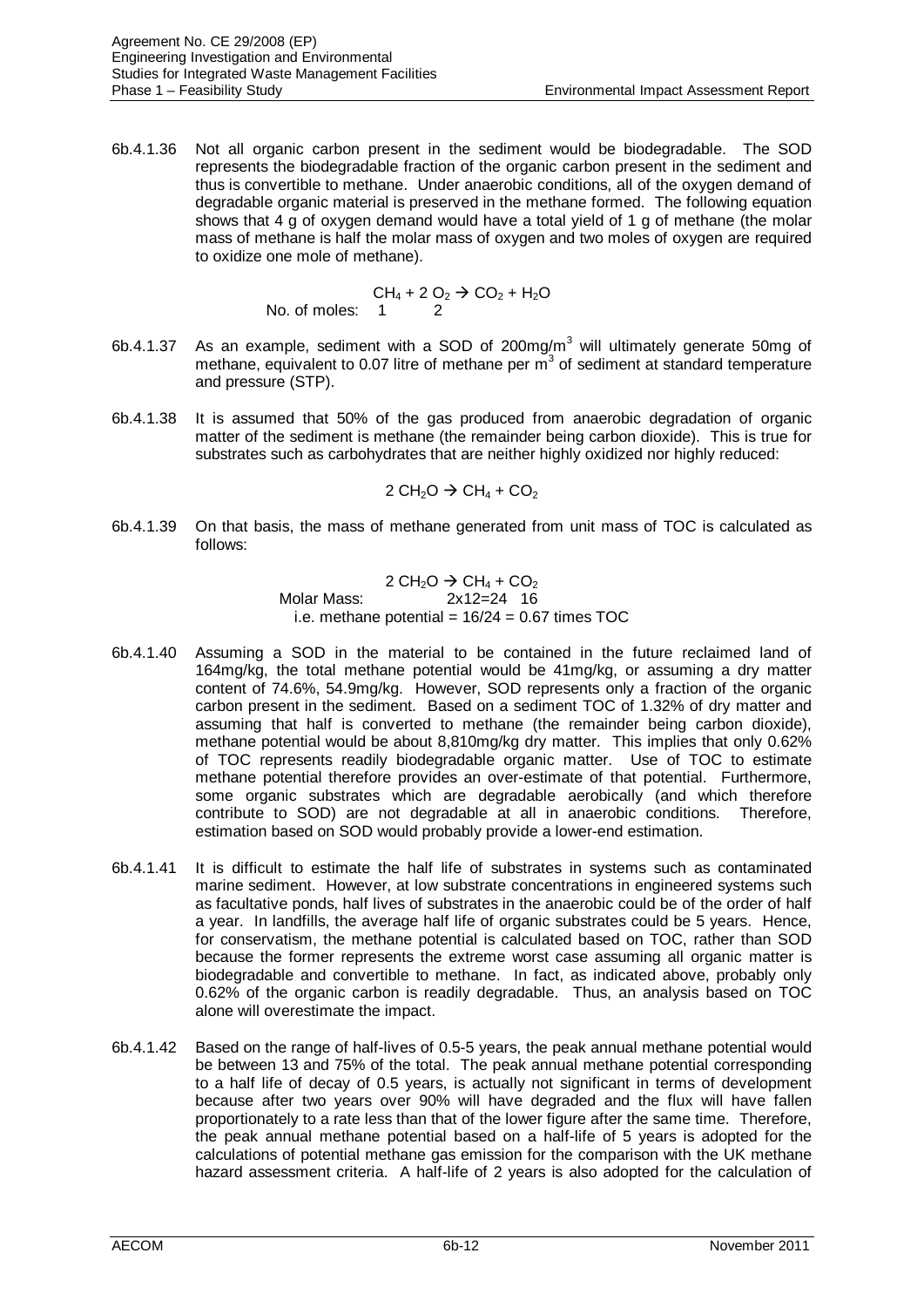potential methane gas emission to represent a worst-case scenario (as a half-life of 2 years will result in a higher flux rate at 2 years after reclamation than that resulting from a half-life of 5 years). **Table 6b.6** shows calculations of the peak annual methane potential and the daily potential methane flux from the Shek Kwu Chau reclamation.

6b.4.1.43 The methane concentrations of the boundary layer at the surface of the artificial island near SKC is also estimated as shown in **Table 6b.6** for the comparison with the guideline value (1% v/v) as stipulated in EPD's Landfill Gas Hazard Guidance Note. The boundary layer is assumed to be 1m to represent a conservative scenario.

|                                                                                                                                              | Half-Life Cycle of 2 yr | Half-Life cycle of 5 yr         | <b>Criteria</b>  |
|----------------------------------------------------------------------------------------------------------------------------------------------|-------------------------|---------------------------------|------------------|
| Volume $\overline{(m^3)}$                                                                                                                    | 354,000                 | 354,000                         |                  |
| Density (kg/m <sup>3</sup> )                                                                                                                 | 1,494                   | 1,494                           |                  |
| Dry Matter (% w/w)                                                                                                                           | 74.6%                   | 74.6%                           |                  |
| Dry Matter (kg/m <sup>3</sup> )                                                                                                              | 1,114.8                 | 1,114.8                         |                  |
| Average TOC (%)                                                                                                                              | 1.32                    | 1.32                            |                  |
| Avg TOC (kg/m <sup>3</sup> )                                                                                                                 | 14.7                    | 14.7                            |                  |
| CH <sub>4</sub> Potential ( $kg/m^3$ )                                                                                                       | 9.8                     | 9.8                             |                  |
| Total CH <sub>4</sub> Potential                                                                                                              | $3.48\times10^{6}$ kg   | $3.48x10^6$ kg                  |                  |
|                                                                                                                                              | $4.87x10^{6}m^{3}$      | $4.87\times10^6$ m <sup>3</sup> |                  |
| CH <sub>4</sub><br>Peak<br>Annual<br>Potential $(m^3/yr)$                                                                                    | $1.69x10^{6}$           | $6.74x10^{5}$                   |                  |
| Total Area $(m^2)$                                                                                                                           | 118,000                 | 118,000                         |                  |
| Potential<br>CH <sub>4</sub><br><b>Flux</b><br>$(L/m^2d)$<br>assuming<br>100%<br><b>TOC</b><br>biodegradable                                 | 40.5                    | 16.2                            | $18 - 432$<br>10 |
| Potential<br>CH <sub>4</sub><br>Flux<br>$(L/m^2d)$<br>assuming<br><b>TOC</b><br>0.62%<br>biodegradable                                       | 0.25                    | 0.10                            |                  |
| Potential<br>CH <sub>4</sub><br>concentration (% v/v)<br>the<br>surface<br>at<br>boundary<br>layer<br>assuming 100% TOC<br>biodegradable     | 4.1                     | 1.6                             | 1%               |
| Potential<br>CH <sub>4</sub><br>concentration (% v/v)<br>the<br>surface<br>at<br>boundary<br>layer<br>assuming<br>0.62%<br>TOC biodegradable | 0.03                    | 0.01                            |                  |

**Table 6b.6 Calculation of Methane Flux from the Shek Kwu Chau Reclamation**

6b.4.1.44 The above analysis is based on a number of broad assumptions which might affect the precision of the estimates. Furthermore, it takes no account of biological methane oxidation that will probably occur in the upper layers of the sediment. In the case of a uniform emission through a permeable, aerobic reclamation layer, methane (or part of it) can be oxidised microbiologically. In the literature, oxidation efficiencies can be found of 2% up to 100% (Hoeks J., 1972). For landfills, covered by a very permeable top layer, oxidation efficiencies were found in the range of 0-50% (Federal Environment Agency, Berlin, 1990; UK Department of the Environment, 1993; US-EPA, 1993). High efficiencies will only occur when the fill material is well aerated (e.g. by diffusion of air) and the gas is able to emit uniformly over the surface area. Low efficiencies, however, will occur when the fill material is poorly permeable for gases and when the gas generation rate is rather high, so that concentrated emissions can take place via fissures, or other preferential pathways (e.g. gravel layers).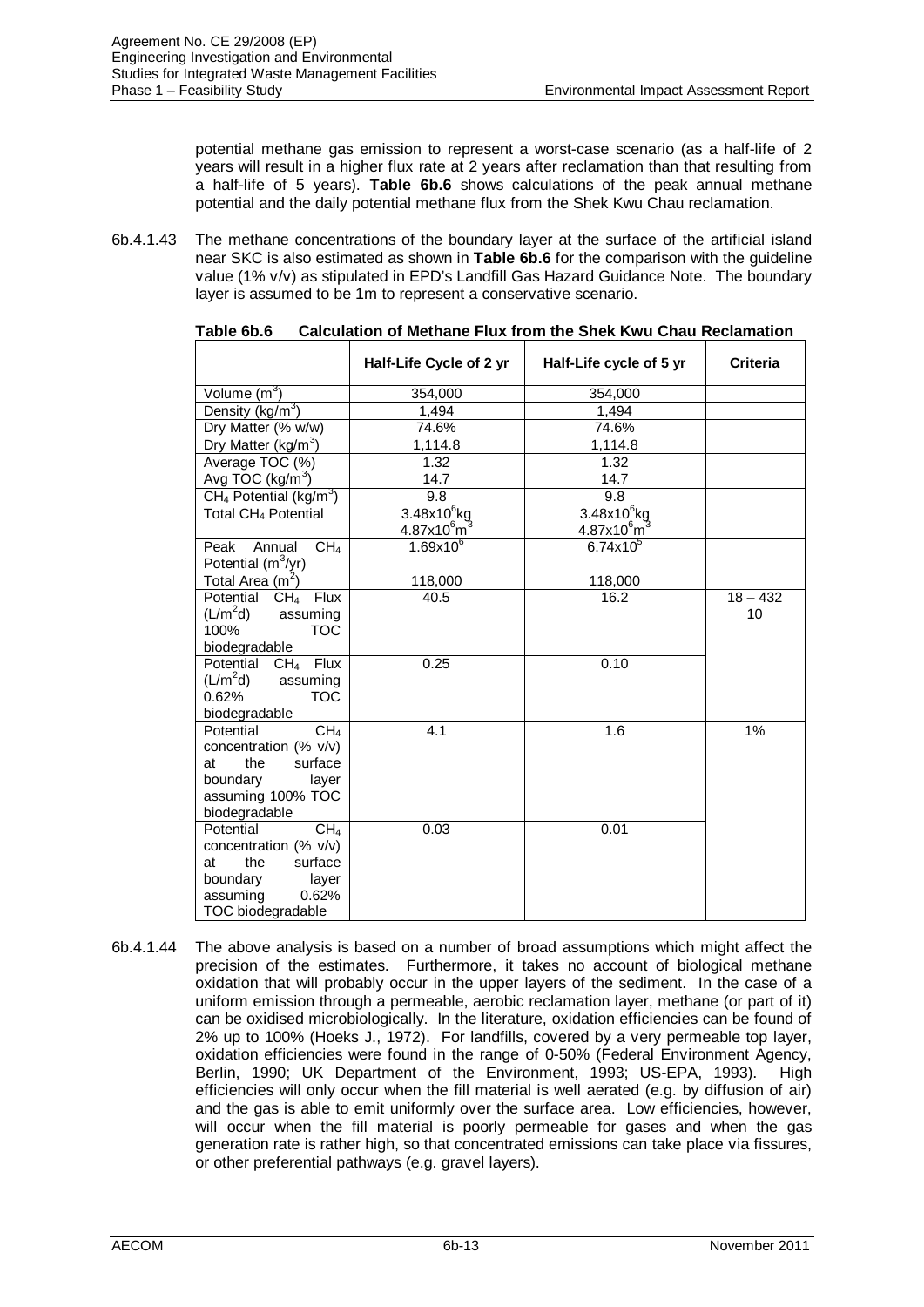Evaluation of Significance of Potential Gas Emissions

- 6b.4.1.45 The predicted methane emission from the reclamation for the artificial island near SKC, assuming 0.62% TOC biodegradable, for a half-life of 2 year and 5 year is 0.25L/m<sup>2</sup>d and 0.10L/m<sup>2</sup>d respectively. These calculated values are within the UK Landfill completion criterion (18L/m<sup>2</sup>d), Carpenter's guidance level (432L/m<sup>2</sup>d) and the "safe" rate of gas emission (10L/m<sup>2</sup>d). While the methane concentration at the surface boundary layer is estimated to be 0.03% and 0.01% respectively, which are also less than the guide value of 1% (v/v) as stipulated in EPD's Landfill Gas Hazard Guidance Note.
- 6b.4.1.46 In consideration of the highly unlikely event of assuming 100% TOC biodegradable, the methane emission is estimated to be  $40.5 L/m<sup>2</sup>d$  and  $16.2 L/m<sup>2</sup>d$  for a half-life of 2 year and 5 year respectively. These values exceed the "safe" gas emission rate, but less than the Carpenter's guidance level. The estimated emission rate for a half-life of 2 year would exceed the UK Landfill Completion criterion, while the rate for half-life of 5 year would be less than the criterion. The surface boundary concentration (4.1% for half-life of 2yr and 1.6% for half-life of 5yr) would exceed the guide value of EPD's Landfill Gas Hazard Guidance Note.
- 6b.4.1.47 The methane calculations provided above are based on numerous theoretical assumptions and there is virtually no precedent established on practical grounds against which they can test. The analysis results suggest that there is potential biogas risk, and therefore, as a conservative approach, monitoring and mitigation measures are recommended to minimize the biogas impact during the construction and operation of the Project. Given that the assessment was based on the testing results from two sampling locations, the Contractor may carry out additional site investigation during the design and construction phase of the Project to confirm the monitoring and mitigation measures requirements.

## Operation Phase

6b.4.1.48 As discussed in **Section 2**, the IWMF would comprise (a) an advanced thermal incineration plant of about 3,000 tpd capacity and (b) a demonstration-scale mechanical treatment (MT) plant of about 200tpd or less for mixed MSW. The wastes to be generated from the thermal incineration plant and the MT plant are discussed below.

## *Incineration By-products*

- 6b.4.1.49 The main waste type to be generated during the operation of the thermal incineration plant would be bottom ash, fly ash and air pollution control (APC) residues. For treating 3,000 tpd of mixed MSW, it is estimated that approximately 660 tpd of bottom ash and 120 tpd of fly ash and APC residues would be generated from the thermal incineration plant.
- 6b.4.1.50 The bottom ash is considered to be inert provided that the combustion systems in the incinerator are designed and operated correctly, and would be disposed of at landfill. Fly ash and APC residues from the flue gas stream can also be disposed of at landfill after proper treatment. The pollution load in fly ash and APC residues would likely be higher and more readily leachable than that in bottom ash. Cement solidification or chemical stabilization would be adopted to pre-treat the fly ash and APC residue to ensure that they would conform to the proposed Incineration Residue Pollution Control Limits and leachability criteria shown in **Table 6b.7** before disposal.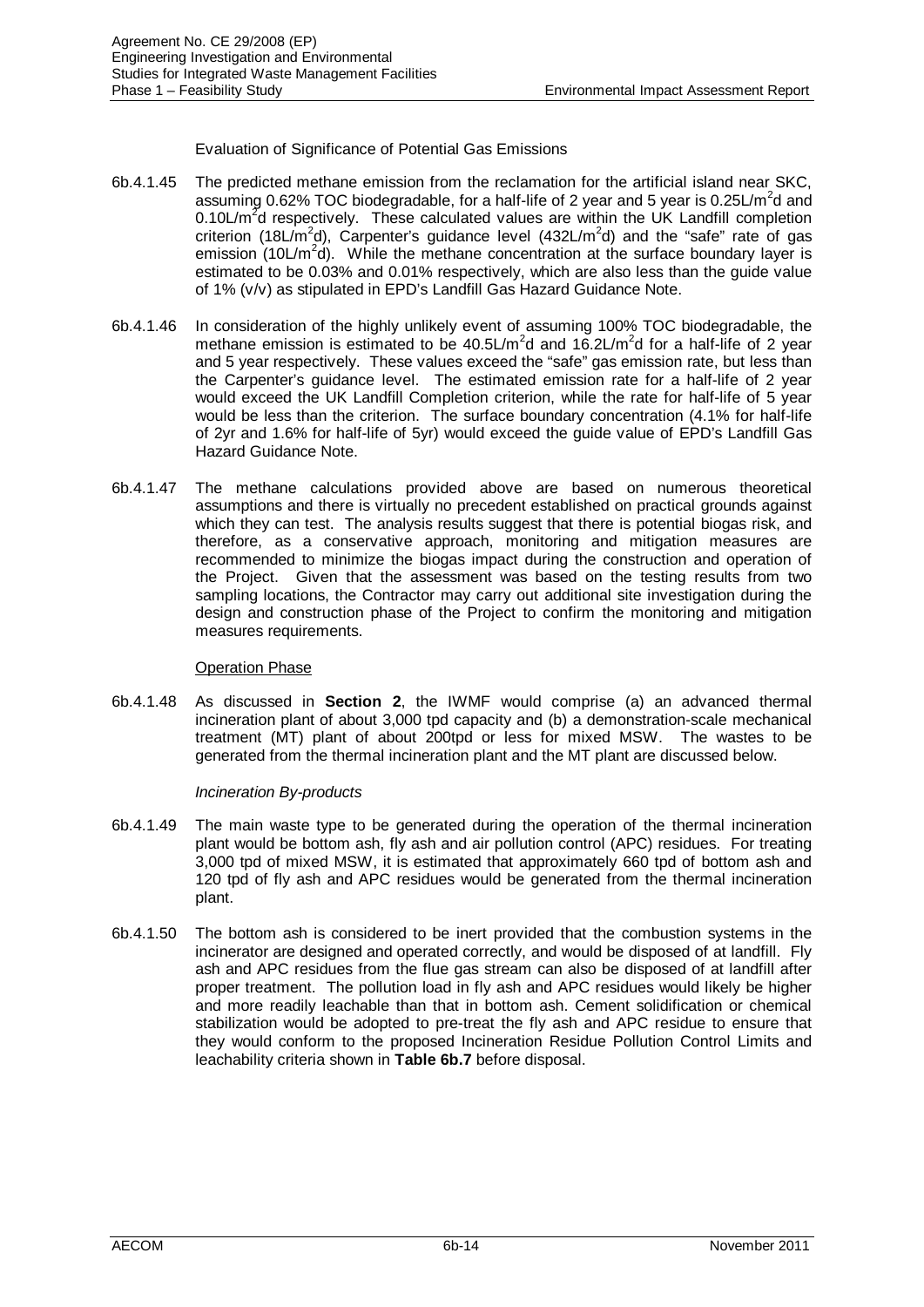| <b>Pollutant Parameter</b>                              | <b>Pollution Control Limit</b> |
|---------------------------------------------------------|--------------------------------|
|                                                         |                                |
| Each Skip Load Prior to Transportation to Disposal Site |                                |
|                                                         |                                |
| Residue Itself:                                         |                                |
| Total organic carbons <sup>(a)</sup>                    | 3% by wt $(d)$                 |
| Dioxins/Furans <sup>(b)</sup>                           | 1 ppb (or 1 µg kg-1)           |
|                                                         |                                |
| Leachate Derived from the Residue:                      |                                |
| pH                                                      | >8                             |
| Heavy Metals <sup>(c)</sup>                             |                                |
| Cd                                                      | 10 ppm (or mg kg-1)            |
| Cr                                                      | 50 ppm (or mg kg-1)            |
| Cu                                                      | 250 ppm (or mg kg-1)           |
| Ni                                                      | 250 ppm (or mg kg-1)           |
| Pb                                                      | 50 ppm (or mg kg-1)            |
| Zn                                                      | 250 ppm (or mg kg-1)           |
| Hg                                                      | 1 ppm (or mg kg-1)             |
| Sn                                                      | 250 ppm (or mg kg-1)           |
| Ag                                                      | 50 ppm (or mg kg-1)            |
| Sb                                                      | 150 ppm (or mg kg-1)           |
| As                                                      | 50 ppm (or mg kg-1)            |
| Be                                                      | 10 ppm (or mg $kg-1$ )         |
| TI                                                      | 50 ppm (or mg kg-1)            |
| $\vee$                                                  | 250 ppm (or mg kg-1)           |
| Se                                                      | 1 ppm (or mg kg-1)             |
| Ba                                                      | 1,000ppm (or mg kg-1)          |
|                                                         |                                |

| Table 6b.7 | <b>Incineration Residue Pollution Control Limits</b> |  |  |
|------------|------------------------------------------------------|--|--|
|            |                                                      |  |  |

Notes:

(a) Checking of carbon burnout of the ash is necessary to ensure adequate sterility

(b) I-TEQ (International Toxic Equivalents)

(c) Toxicity Characteristic Leaching Procedure (TCLP) limits for landfill disposal

(d) The EU Directive on Incineration of Waste requires a TOC of 3% by wt.

- 6b.4.1.51 The incineration ash generated should not be considered as chemical wastes under the Waste Disposal (Chemical Waste) (General) Regulation if the Toxicity Characteristic Leaching Procedure (TCLP) results of the ash comply with the Incineration Residue Pollution Control Limits. In case that the Incineration Residue Pollution Control Limits are not conformed, pre-treatment to the ashes and residues, such as cement solidification or chemical stabilization, will be required to ensure compliance of the proposed Incineration Residue Pollution Control Limits.
- 6b.4.1.52 To confirm that the bottom ash, and the treated fly ash and APC residues of the IWMF would not contain elevated levels of heavy metals and as a precautionary measure, it is proposed that TCLP tests be carried out for each batch of bottom ash, treated fly ash and APC residues to be disposed of at WENT Landfill at the initial stage of the IWMF operation (i.e. for a period of 6 months). If the test results confirm that heavy metals or pH are not of concern, the TCLP test can be deleted or reduced to half-yearly intervals.

## *MT By-products*

- 6b.4.1.53 For MT plant, the materials that are sorted out by the mechanical treatment but considered inappropriate to be recycled (e.g. badly-contaminated paper and plastics) would be treated as refuse.
- 6b.4.1.54 The estimated amount of refuse would be about 185 tpd. Most of the refuse will be diverted to the incinerators of the IWMF for combustion. Only a small amount of undersize, non-combustible inert refuse (about 23 tpd), which contains glass, sand, etc., will be disposed of at the WENT Landfill.
- 6b.4.1.55 The estimated quantities of waste products generated from the operation of the IWMF are indicated in **Table 6b.8** below. The incineration and MT by-products produced from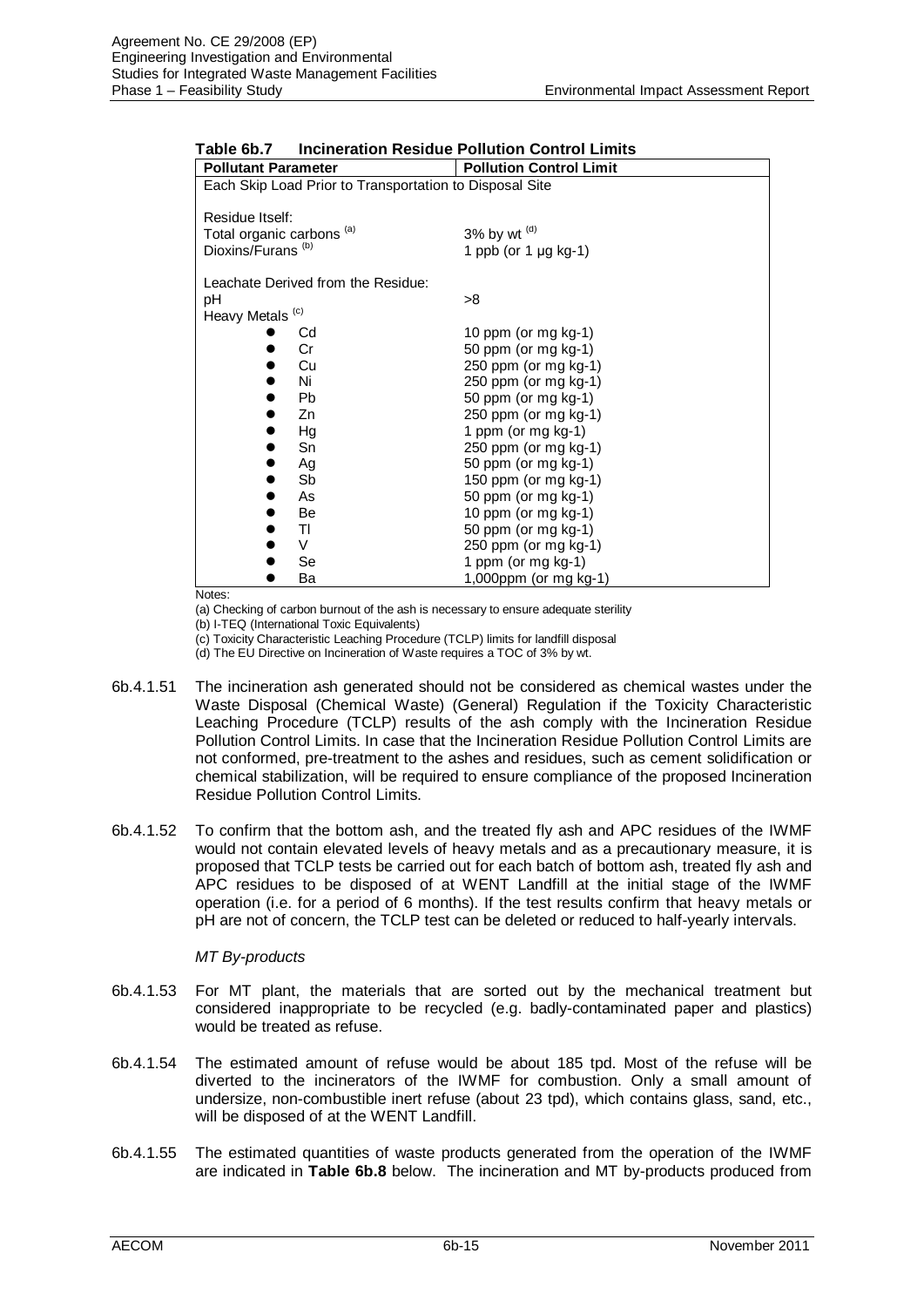the IWMF will be transported in containers by an IWMF vessel to the WENT Landfill about once everyday.

| <b>Waste Product</b>     | Quantity                                    | <b>Disposal Route</b>                                                                                                                                                               |
|--------------------------|---------------------------------------------|-------------------------------------------------------------------------------------------------------------------------------------------------------------------------------------|
| Incineration by-products |                                             |                                                                                                                                                                                     |
| <b>Bottom Ash</b>        | 660 tpd                                     | Comply with proposed Incineration Residue<br>Pollution Control Limits prior to disposal to<br><b>WENT landfill</b>                                                                  |
| Fly ash and APC Residue  | $120$ tpd<br>(240 tpd after<br>cementation) | Pre-treatment would be applied (e.g. cement<br>solidification) for compliance with proposed<br>Incineration Residue Pollution Control Limits<br>prior to disposal to WENT landfill. |
| MT by-products           |                                             |                                                                                                                                                                                     |
| <b>Refuse from MT</b>    | $162$ tpd                                   | Refuse (e.g. badly contaminated textiles, wood<br>and residual paper, plastics etc.) to be diverted<br>to the incinerators of the IWMF for combustion.                              |
|                          | 23 tpd                                      | Undersized, non-combustible inert refuse (e.g.<br>glass, sand, residual metals etc.) to be disposed<br>at WENT landfill.                                                            |

**Table 6b.8 Summary of Waste Generation from Operation of the IWMF**

# **6b.5 Mitigation of Adverse Environmental Impacts**

# **6b.5.1** *Construction Phase*

6b.5.1.1 This section recommends the mitigation measures needed to avoid or minimize potential adverse environmental impacts associated with the handling, collection and disposal of waste arising from the construction and operation of the IWMF.

## Good Site Practices

- 6b.5.1.2 Adverse environmental impacts in relation to waste management are not expected, provided that good site practices are strictly followed. Recommendations for good site practices during the construction activities would include:
	- Obtain relevant waste disposal permits from appropriate authorities, in accordance with the Waste Disposal Ordinance (Cap. 354) and subsidiary Regulations and the Land (Miscellaneous Provisions) Ordinance (Cap. 28);
	- Provide staff training for proper waste management and chemical handling procedures;
	- Provide sufficient waste disposal points and regular waste collection:
	- Provide appropriate measures to minimise windblown litter and dust during transportation of waste by either covering trucks or by transporting wastes in enclosed containers; and
	- Carry out regular cleaning and maintenance programme for drainage systems, sumps and oil interceptors;
	- Separate chemical wastes for special handling and disposed of to licensed facility for treatment; and
	- Employ licensed waste collector to collect waste.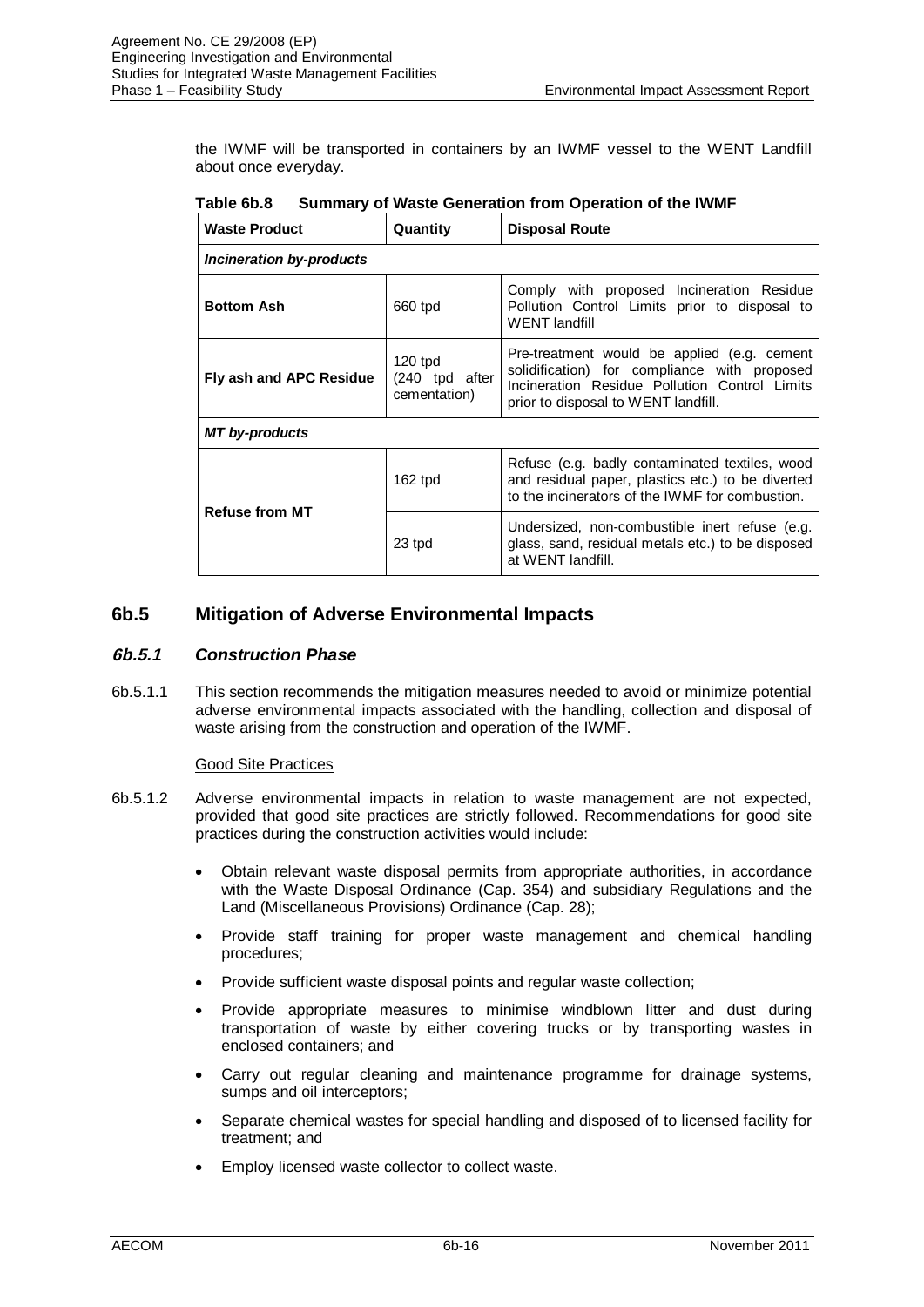#### Waste Reduction Measures

- 6b.5.1.3 Good management and control can prevent the generation of a significant amount of waste. Waste reduction is best achieved at the planning and design stage, as well as by ensuring the implementation of good site practices. Recommendations to achieve waste reduction include:
	- Design foundation works that could minimise the amount of excavated material to be generated.
	- Provide training to workers on the importance of site cleanliness and appropriate waste management procedures, including waste reduction, reuse and recycling;
	- Sort out demolition debris and excavated materials from demolition works to recover reuseable/recyclable portions (i.e. soil, broken concrete, metal etc.);
	- Segregate and store different types of waste in different containers, skips or stockpiles to enhance reuse or recycling of materials and their proper disposal;
	- Encourage the collection of aluminium cans by providing separate labelled bins to enable this waste to be segregated from other general refuse generated by the work force;
	- Proper storage and site practices to minimise the potential for damage or contamination of construction materials; and
	- Plan and stock construction materials carefully to minimise amount of waste to be generated and to avoid unnecessary generation of waste.
- 6b.5.1.4 In addition to the above measures, specific mitigation measures are recommended below for the identified waste so as to minimise environmental impacts during handling, transportation and disposal of the waste.

## Dredged Sediments

- 6b.5.1.5 From the above, the estimated total volume of sediments generated is approximately 27,300  $m<sup>3</sup>$  for the dredging works along the proposed cofferdam. All of the dredged sediments are expected to be suitable for Type 1 open sea disposal.
- 6b.5.1.6 The basic requirements and procedures for dredged sediment disposal specified under ETWB TCW 34/2002 shall be followed. According to the ETWB TCW 34/2002, the Marine Fill Committee (MFC) is responsible for managing the disposal facilities in Hong Kong for the dredged sediment, while EPD is the authority of issuing marine dumping permit under the DASO.
- 6b.5.1.7 The project proponent should agree in advance with MFC of CEDD on the site allocation. The project proponent or contractor for the dredging works shall then apply for the site allocations of marine sediment disposal based on the prior agreement with MFC/CEDD. The project proponent or contractor should also be responsible for the application of all necessary permits from relevant authorities, including the dumping permit as required under DASO from EPD, for the disposal of dredged sediment prior to the commencement of the dredging works.
- 6b.5.1.8 As part of **Section 6b.5.1.7** above, the project proponent or contractor will need to satisfy the appropriate authorities that the quality of the marine sediment to be dredged has been identified according to the requirements of ETWB TCW 34/2002. This should be completed well before the dredging works and would include at least the submission of a formal Sediment Quality Report under Tier I of ETWB TCW No. 34/2002 to DEP for approval. Subject to advice from DEP, it is possible that further marine SI in accordance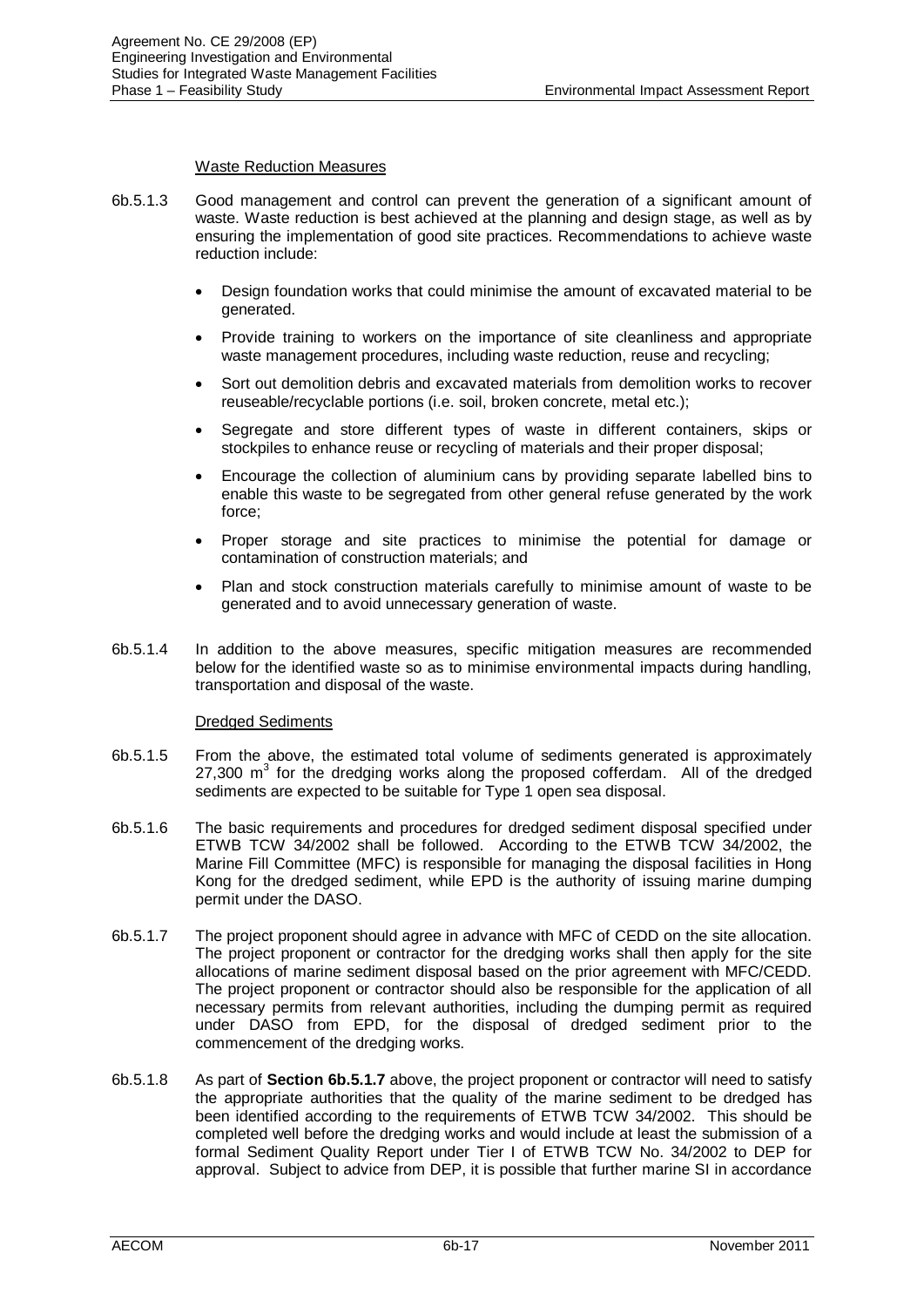with ETWB TCW 34/2002 might be necessary for the application of dumping permit under DASO. In such case, a sediment sampling and testing proposal shall be submitted to and approved by DEP before the additional marine SI works.

6b.5.1.9 The dredged marine sediments would be loaded onto barges, transported to and disposed of at the designated disposal sites (subject to agreement with MFC and given Type 1 sediment were identified, the disposal sites are typically South Cheung Chau and/or East of Ninepin as open sea disposal). In addition to the mitigation measures as discussed in **Section 5b**, the barge transporting the sediments to the designated disposal sites should be equipped with tight fitting seals to prevent leakage and should not be filled to a level that would cause overflow of materials or laden water during loading or transportation. In addition, monitoring of the barge loading shall be conducted to ensure that loss of material does not take place during transportation. Transport barges or vessels shall be equipped with automatic self-monitoring devices as specified by the DEP.

## Construction and Demolition Materials

- 6b.5.1.10 In order to minimise the impact resulting from collection and transportation of C&D materials for off-site disposal, the excavated material arising from site formation and foundation works should be reused on-site as backfilling material and for landscaping works as far as practicable. Other mitigation requirements are listed below:
	- A Waste Management Plan (WMP), which becomes part of the Environmental Management Plan (EMP), should be prepared in accordance with *ETWB TCW No.19/2005*;
	- A recording system for the amount of wastes generated, recycled and disposed (including the disposal sites) should be adopted for easy tracking; and
	- In order to monitor the disposal of C&D materials at public filling facilities and landfills and to control fly-tipping, a trip-ticket system should be adopted (refer to *ETWB TCW No. 31/2004*).
- 6b.5.1.11 The Contactor should prepare and implement an EMP in accordance with ETWB TCW No.19/2005, which describes the arrangements for avoidance, reuse, recovery, recycling, storage, collection, treatment and disposal of different categories of waste to be generated from construction activities. Such a management plan should incorporate site specific factors, such as the designation of areas for segregation and temporary storage of reusable and recyclable materials. The EMP should be submitted to the Engineer for approval. The Contractor should implement waste management practices in the EMP throughout the construction stage of the Project. The EMP should be reviewed regularly and updated by the Contractor, preferably on a monthly basis.
- 6b.5.1.12 All surplus C&D materials arising from or in connection with construction works should become the property of the Contractor when it is removed unless otherwise stated. The Contractor would be responsible for devising a system to work for on-site sorting of C&D materials and promptly removing all sorted and process materials arising from the construction activities to minimize temporary stockpiling on-site. The system should be included in the EMP identifying the source of generation, estimated quantity, arrangement for on-site sorting, collection, temporary storage areas and frequency of collection by recycling Contractors or frequency of removal off-site.

#### Chemical Wastes

6b.5.1.13 Should chemical wastes be produced at the construction site, the Contractor would be required to register with EPD as a Chemical Waste Producer and to follow the guidelines stated in the Code of Practice on the Packaging, Labelling and Storage of Chemical Wastes. Good quality containers compatible with the chemical wastes should be used, and incompatible chemicals should be stored separately. Appropriate labels should be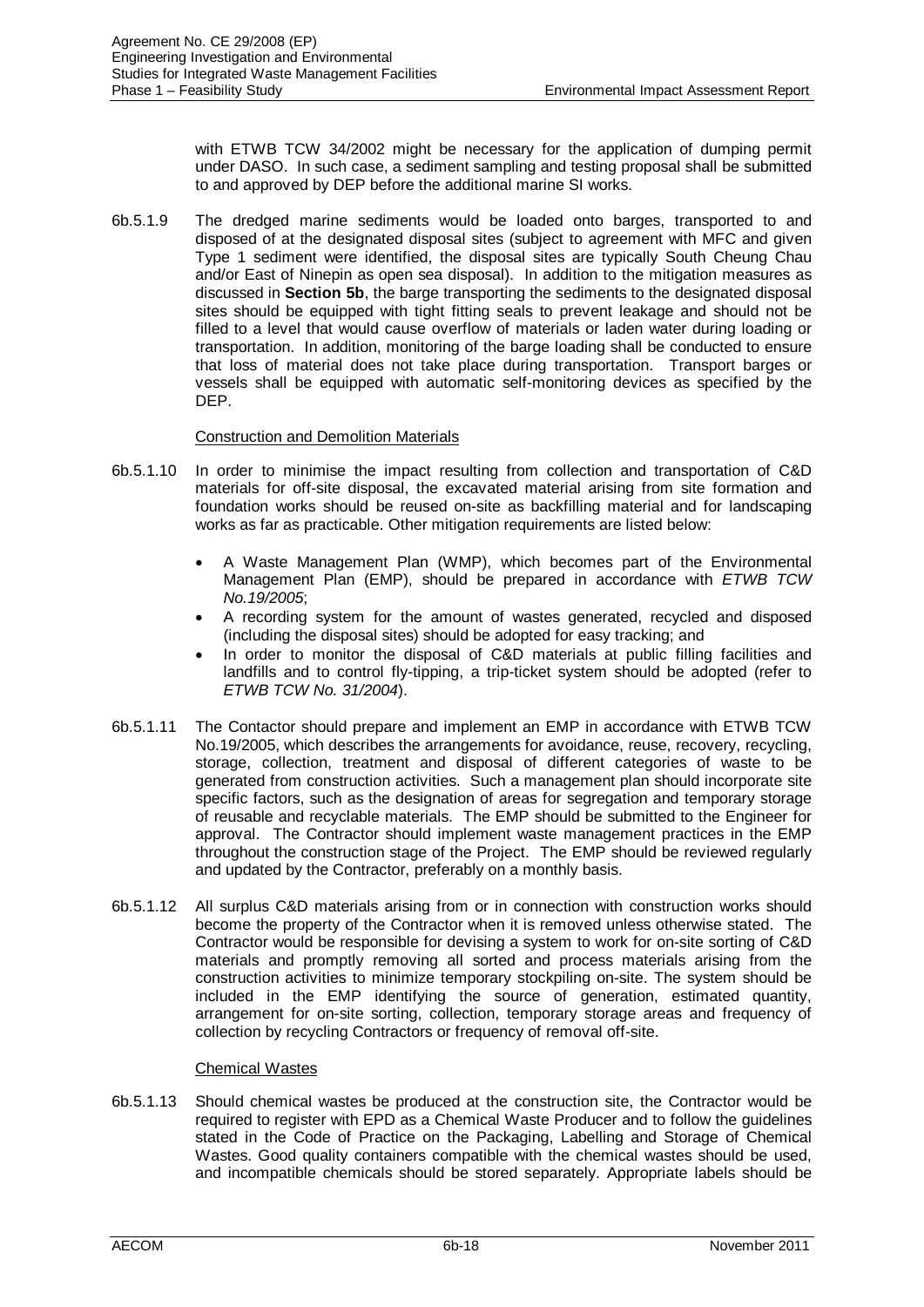securely attached on each chemical waste container indicating the corresponding chemical characteristics of the chemical waste (such as explosive, flammable, oxidizing, irritant, toxic, harmful, or corrosive). The Contractor should employ a licensed collector to transport and dispose of the chemical wastes, to either the Chemical Waste Treatment Centre at Tsing Yi, or another licensed facility, in accordance with the Waste Disposal (Chemical Waste) (General) Regulation.

## General Refuse

- 6b.5.1.14 General refuse should be stored in enclosed bins or compaction units separate from C&D materials. A licensed waste collector should be employed by the Contractor to remove general refuse from the site, separately from C&D materials. Preferably an enclosed and covered area should be provided to reduce the occurrence of 'wind blown' light material.
- 6b.5.1.15 **Table 6b.9** provides a summary of the various waste types likely to be generated during the construction activities for the IWMF, together with the recommended handling and disposal methods. The detailed disposal transportation routings and trip frequency would be subject to the actual construction programme.

| aaring oonsu acuon masc       |                                                                                            |                                                        |                                      |                                                                                                                                       |                                                                                                                                                                                                                                                                                                                                                                                                                                                                                                                                                                            |  |  |
|-------------------------------|--------------------------------------------------------------------------------------------|--------------------------------------------------------|--------------------------------------|---------------------------------------------------------------------------------------------------------------------------------------|----------------------------------------------------------------------------------------------------------------------------------------------------------------------------------------------------------------------------------------------------------------------------------------------------------------------------------------------------------------------------------------------------------------------------------------------------------------------------------------------------------------------------------------------------------------------------|--|--|
| Waste<br><b>Type</b>          | <b>Generated from</b><br>works item                                                        | Total Amount   Amount to be  <br>Generated             | disposed of                          | <b>Handling Process</b>                                                                                                               | Recommended<br>Disposal Outlets /<br><b>Disposal Route</b>                                                                                                                                                                                                                                                                                                                                                                                                                                                                                                                 |  |  |
| Dredged<br>Marine<br>Sediment | Dredging<br>the<br>cofferdam                                                               | along $27,300$<br>proposed (Category<br>L<br>Sediment) | $\mathrm{m}^3$ 27,300 $\mathrm{m}^3$ | Sea Disposal<br>- gazetted marine<br>disposal<br>allocated by MFC<br>Mitigation<br>measures as per<br>Section 6b.5.1.5 to<br>6b.5.1.9 | Type $1 -$ Open Final disposal site shall<br>be determined by MFC;<br>typically South Cheung<br>ground   Chau / East of Ninepin.                                                                                                                                                                                                                                                                                                                                                                                                                                           |  |  |
| C&D<br><b>Materials</b>       | Site<br>foundation works<br>and piling works;<br>Construction<br>of<br>new buildings, etc. | formation; $30,545 \text{ m}^3$                        | 3,476 $m3$                           | Segregate<br>C&D materials i.e.<br>other<br>wastel<br>arisings                                                                        | inert   Inert<br>(i.e.<br>material<br>alluvium<br>estuarine<br>public fill to avoid deposit & rock) to be<br>contamination from reused on-site for filling<br>works<br>including<br>site<br>formation,<br>backfilling<br>$(26, 200 \text{ m}^3)$<br>Recyclable<br>non-inert<br>material such as metallic<br>waste<br>and<br>paper/cardboard<br>packaging<br>to<br>be<br>collected for recycling<br>$(869 \text{ m}^3)$<br>C&D materials cannot be<br>reused or recycled to be<br>disposed to public fill<br>facilities<br>reception<br>(PFRFs) upon approval<br>from CEDD. |  |  |

| Table 6b.9 Summary of Waste Handling Procedures and Disposal Outlets |                           |  |  |  |  |
|----------------------------------------------------------------------|---------------------------|--|--|--|--|
|                                                                      | during Construction Phase |  |  |  |  |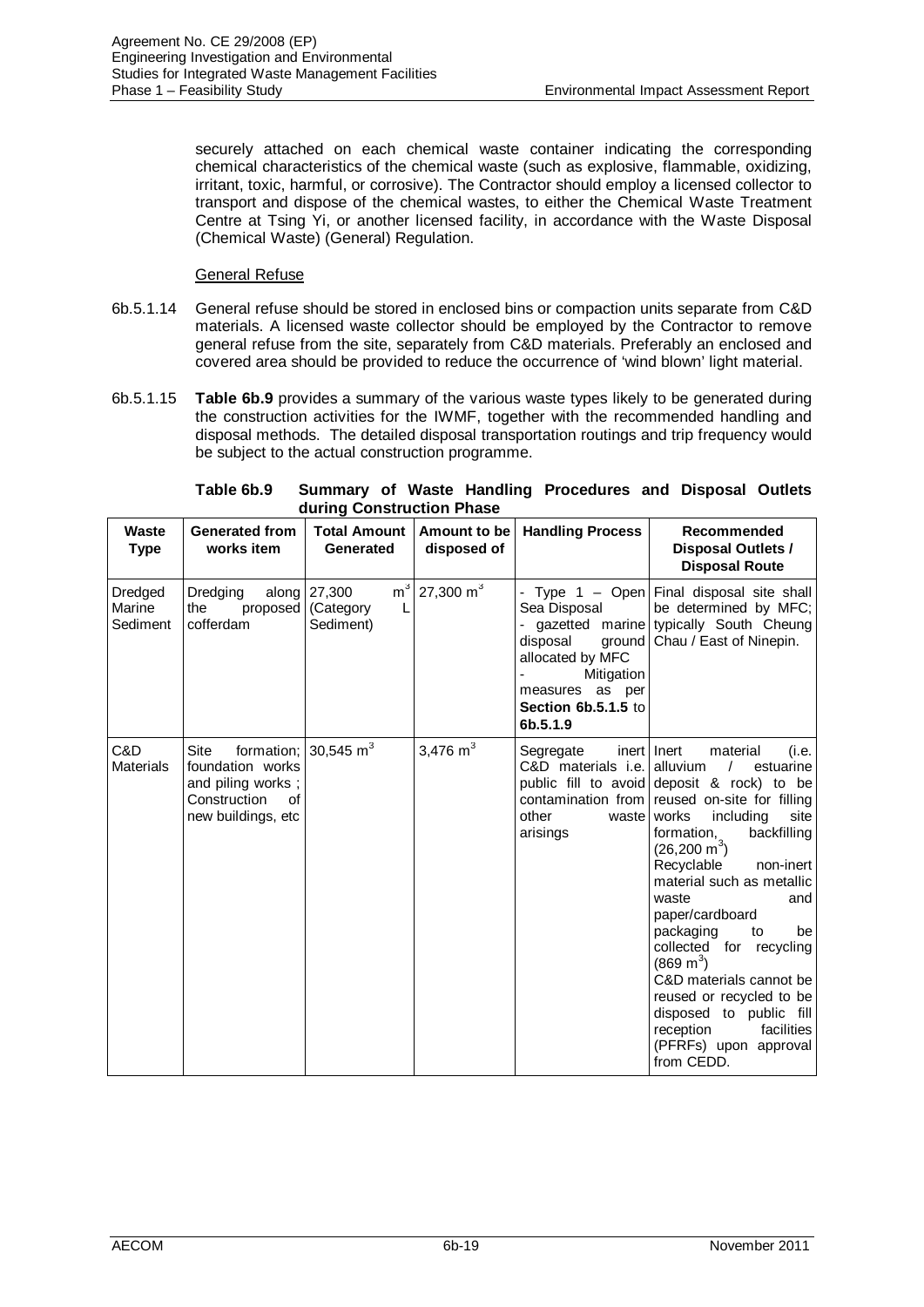| Waste<br><b>Type</b> | <b>Generated from</b><br>works item                                                                                   | <b>Total Amount</b><br>Generated                                  | Amount to be<br>disposed of | <b>Handling Process</b>                                                                                                    | Recommended<br>Disposal Outlets /<br><b>Disposal Route</b>                                                               |
|----------------------|-----------------------------------------------------------------------------------------------------------------------|-------------------------------------------------------------------|-----------------------------|----------------------------------------------------------------------------------------------------------------------------|--------------------------------------------------------------------------------------------------------------------------|
| Chemical<br>Waste    | fluids.<br>Cleansing<br>solvent.<br>lubrication oil and<br>fuel<br>from<br>construction<br>plants<br>and<br>equipment | cubic<br>Few<br>meters/month<br><i>(preliminary)</i><br>estimate) | Few<br>meters/month         | cubic Collected<br>disposal<br>licensed<br>collector:<br>Stored<br>on-site<br>within<br>suitably<br>designed<br>containers | for Disposed of to Chemical<br>by Waste Treatment Centre                                                                 |
| General<br>Refuse    | Waste<br>paper.<br>container<br>empty<br>from<br>generated<br>workforce                                               | 260 kg/ day                                                       | $260$ kg/ day               | Provide<br>refuse<br>points                                                                                                | on-site Disposed of to<br>refuse<br>collection station for<br>compaction<br>and containerisation and<br>then to landfill |

## Biogas Generation

- 6b.5.1.16 According to the analysis result, biogas monitoring after the reclamation and design mitigation measures are recommended. Nevertheless, depending on the work programme, The Contractor may conduct further SI and evaluation to confirm whether monitoring and gas protection measures are required. Subject to further SI, if any, the following measures are recommended to be considered. In case the Contractor proposed any alternative monitoring or design mitigation measures, they should provide the relevant testing data, analysis, and details of the monitoring and design requirements to EPD for agreement.
- 6b.5.1.17 If the biogas monitoring is required, it is recommended to establish gas monitoring borehole immediately after reclamation for the artificial island near SKC. With regular monitoring prior to the development, actual rates of methane gas emission generated from the marine sediment underlying the reclamation can be determined. The predicted methane emission based on the conservative assumption of 100% biodegradable TOC are well below the upper UK guide value (which is the level at which development would be restricted according to Carpenter's guidelines). The recommended monitoring requirements are detailed below.
- 6b.5.1.18 The potential biogas risk has been assessed based on the predicted peak methane generation potential and total daily methane flux (based on the TOC results and assuming all organic matter is biodegradable). Based on this conservative approach, the predicted daily methane flux is higher than the UK "safe" rate of methane gas emission (as derived from Waste Management Paper No. 26A for methane ingress into an 'at risk' room within a building constructed on a restored landfill site). The UK maximum "safe" rate of landfill gas emissions is based on a number of assumptions regarding the size and rate of ventilation of the 'at risk' room or void space. This criterion was developed to determine when monitoring of landfill gas emissions at a restored landfill can be discontinued and when the site can be used for unrestricted development.
- 6b.5.1.19 Since there would be sensitive 'at risk' rooms (plant rooms, service voids, etc) in the proposed development, it is recommended that a precautionary principle be applied where biogas risk is found to be of concern. Gas protection measures are therefore recommended to be incorporated in the building design if found necessary. Subject to the further SI and monitoring results, if any, it is proposed that the detailed design of the mitigation measures should be reviewed if possible.

# *Gas Monitoring*

6b.5.1.20 If the biogas monitoring is required, monitoring should be undertaken via purposely installed monitoring wells within boreholes drilled into the fill material. The boreholes should be drilled down to the level of the groundwater (mean sea water level) and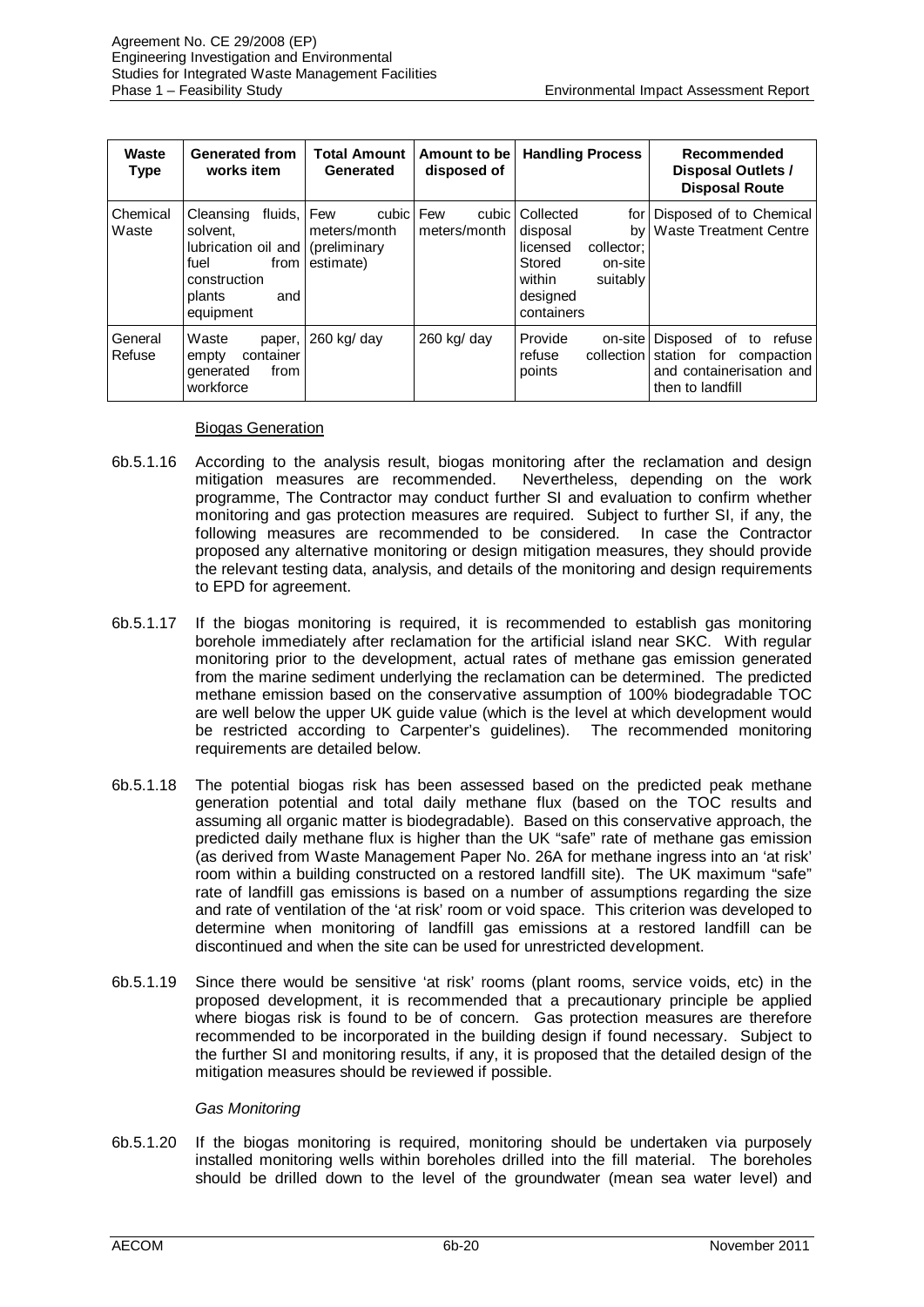standard landfill gas-type monitoring wells installed. During the drilling of boreholes, the safety and working procedures described in the EPD Landfill Gas Hazard Assessment Guidance Note (1997) should be followed. It is recommended that the monitoring wells be installed in an approximately even distribution across the reclamation area.

- 6b.5.1.21 Concentrations of methane gas should be measured using intrinsically safe, portable gas monitoring instruments. Fluxes should also be measured if the emission velocities are not too low. With reference to the EPD's Landfill Gas Hazard Assessment Guidance Notes, it is recommended that monitoring be undertaken bi-weekly for a period of at least 3 months (preferably 6 months or more). The results of the gas monitoring should be reviewed to determine whether the length of the monitoring period should be extended.
- 6b.5.1.22 Depending on the monitoring results, it may be necessary to incorporate a number of gas protection measures into the design of the IWMF. A combination of different measures may be used for protecting both the ground level and underground structures at the development against possible risks due to biogas emissions. At this stage, the following generic gas protection measures should be considered; while at later stage, subject to further SI and evaluation, if any, and the monitoring results, details on protection measures should be provided if the measures are found necessary.

## *Protection of Above Ground Structures*

6b.5.1.23 Passive sub-floor ventilation may be incorporated in the building design for those buildings with no underground basement or rooms. Passive control measures for buildings to prevent gas build-up involve the creation of a clear void beneath the structure allowing natural air movements such that any emissions of gas from the ground are mixed and diluted by air.

## *Measures to Prevent Ingress of Gas into "At Risk" Rooms*

- 6b.5.1.24 To prevent the ingress of methane gas into a building, a low gas permeability membrane may be incorporated in the design of the floor and any below ground walls of identified 'at risk' rooms (e.g. rooms housing electrical equipment, pumps or switchgear). In addition, measures should be taken to avoid or seal any openings in the floor (e.g. at services entry points). Such techniques are commonly used where there is a risk of landfill gas entering a building and have been employed on a number of developments in Hong Kong.
- 6b.5.1.25 There are various proprietary products available in the market and the specific details of their application will depend on the detailed design of the 'at risk' rooms. Possible measures include gas-resistant polymeric membranes which can be incorporated into the floor or wall construction as a continuous sealed layer. Membranes should be able to demonstrate low gas permeability and resistance to possible chemical attack. Other building materials such as dense well-compacted concrete or steel shuttering also enhance resistance to gas permeation. In all cases, extreme care is needed during the installation of the membrane and subsequent construction works to avoid damage to the membrane.

## *Ventilation within "At Risk" Rooms*

6b.5.1.26 As an additional measure for the protection of specific 'at risk' rooms, mechanical ventilation may be provided to ensure that if any gas enters the room it is dispersed and cannot accumulate to potentially dangerous concentrations. For particularly sensitive rooms, such as below ground confined spaces which contain sources of ignition, forced ventilation may be used in addition to the use of a low gas permeability membrane.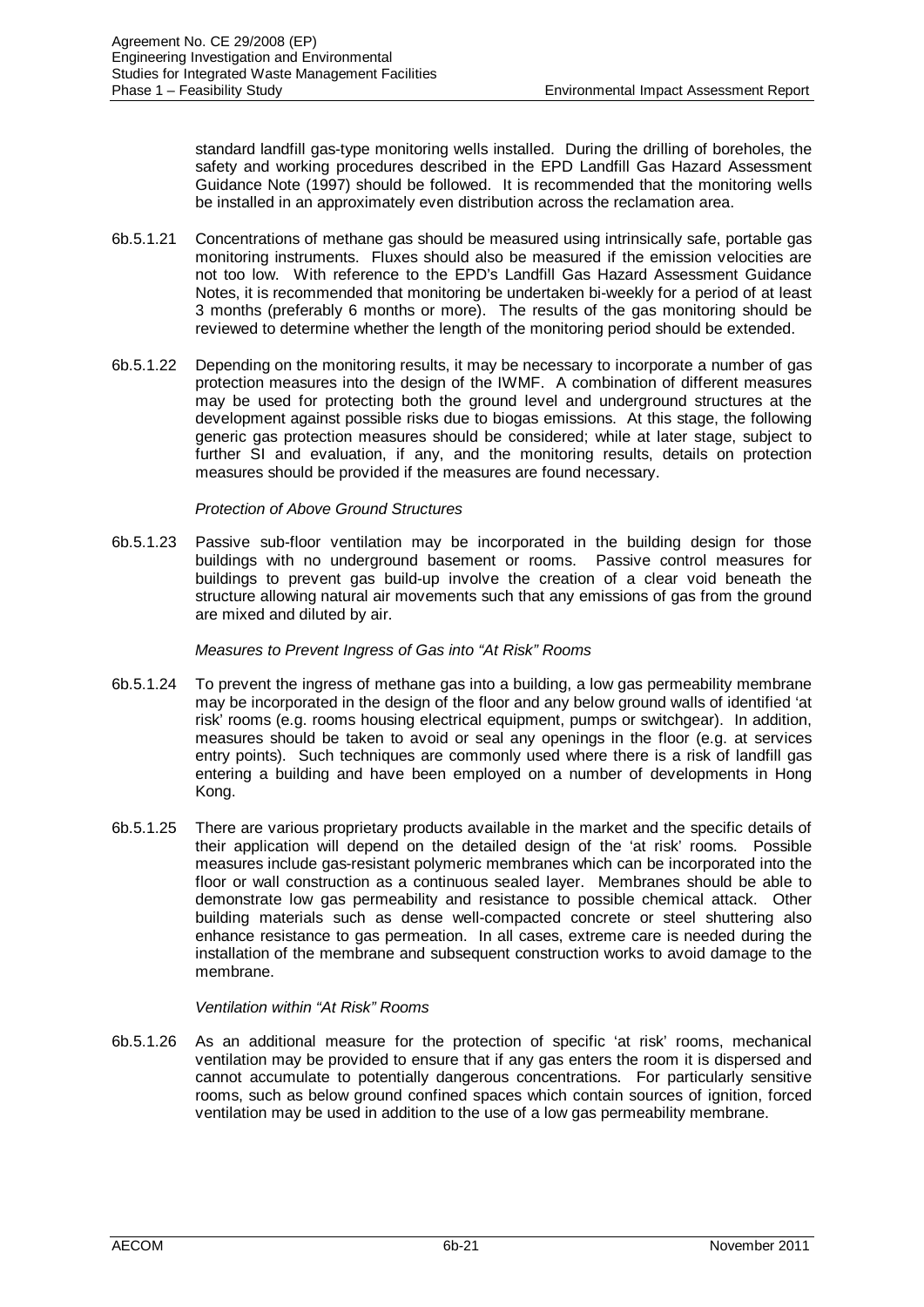## *Protection of Utilities or Below Ground Services*

6b.5.1.27 Below ground ducts or trenches for the installation of utilities or services (e.g. telecommunications, gas, water, electricity supply or drainage connections) would be particularly prone to the ingress and accumulation of any biogas emissions. It is therefore important to prevent such ducts and trenches acting as routes by which gas may enter buildings by avoiding, as far as possible, the penetration of floor slabs by such services. In addition, any unavoidable penetrations should be carefully sealed using puddle flanges, low permeability sealant and/or membrane.

### *Precautions During Construction Works*

- 6b.5.1.28 Special care must be taken during the construction period. Sub-surface excavations into the mud layers might encounter gas occasionally, but not at levels likely to be dangerous provided that the gas vents freely to atmosphere. Emission rates are unlikely to be sufficient to sustain a flame. These gas bubbles will only occur for short periods, and therefore, as a precaution, smoking and naked flames in the vicinity of drilling activities and excavations of 1m depth or more should be prohibited.
- 6b.5.1.29 Precautions may be required to ensure that there is no risk due to the accumulation of gas within any temporary structures, such as site offices, during construction works on the reclamation area. It may be necessary, for example, to raise such structures slightly off the ground so that any gas emitted from the ground beneath the structure may disperse to atmosphere rather than entering the structure. A minimum clear separation distance of 500mm, as measured from the highest point on the ground surface to the underside of the lowest floor joist, is recommended in the Landfill Gas Hazard Assessment Guidance Note, EPD (1997).

### *Precautions Prior to Entry of Below Ground Services*

- 6b.5.1.30 Following construction, accumulation of gas within any below ground services can pose a risk to the staff of the utility companies. As a good working practice, prior to entry into any confined space within the reclamation site (such as manholes, underground culverts and utility casings), the gas atmosphere within the confined space should be monitored for oxygen, methane and carbon dioxide. Personnel should be made aware of the potential dangers and advised to take appropriate precautions.
- 6b.5.1.31 The working practices should follow the Landfill Gas Hazard Assessment Guidance Note, EPD (1997) guidelines as follows:
	- Any chamber, manhole or culvert which is large enough to permit access to personnel should be subject to entry safety procedures. Such work in confined spaces is controlled by the Factories and Industrial Undertakings (Confined Spaces) Regulations of the Factories and Industrial Undertakings Ordinance. Following the Safety Guide to Working in Confined Spaces ensures compliance with the above regulations.
	- The entry or access point should be clearly marked with a warning notice (in English and Chinese) which states that there is the possibility of flammable and asphyxiating gases accumulated within.
	- The warning notice should also give the telephone number of an appropriate competent person who can advise on the safety precautions to be followed before entry and during occupation of the manhole.
	- Personnel should be made aware of the dangers of entering confined spaces potentially containing hazardous gases and, where appropriate, should be trained in the use of gas detection equipment.
	- Prior to entry, the atmosphere within the chamber should be checked for oxygen,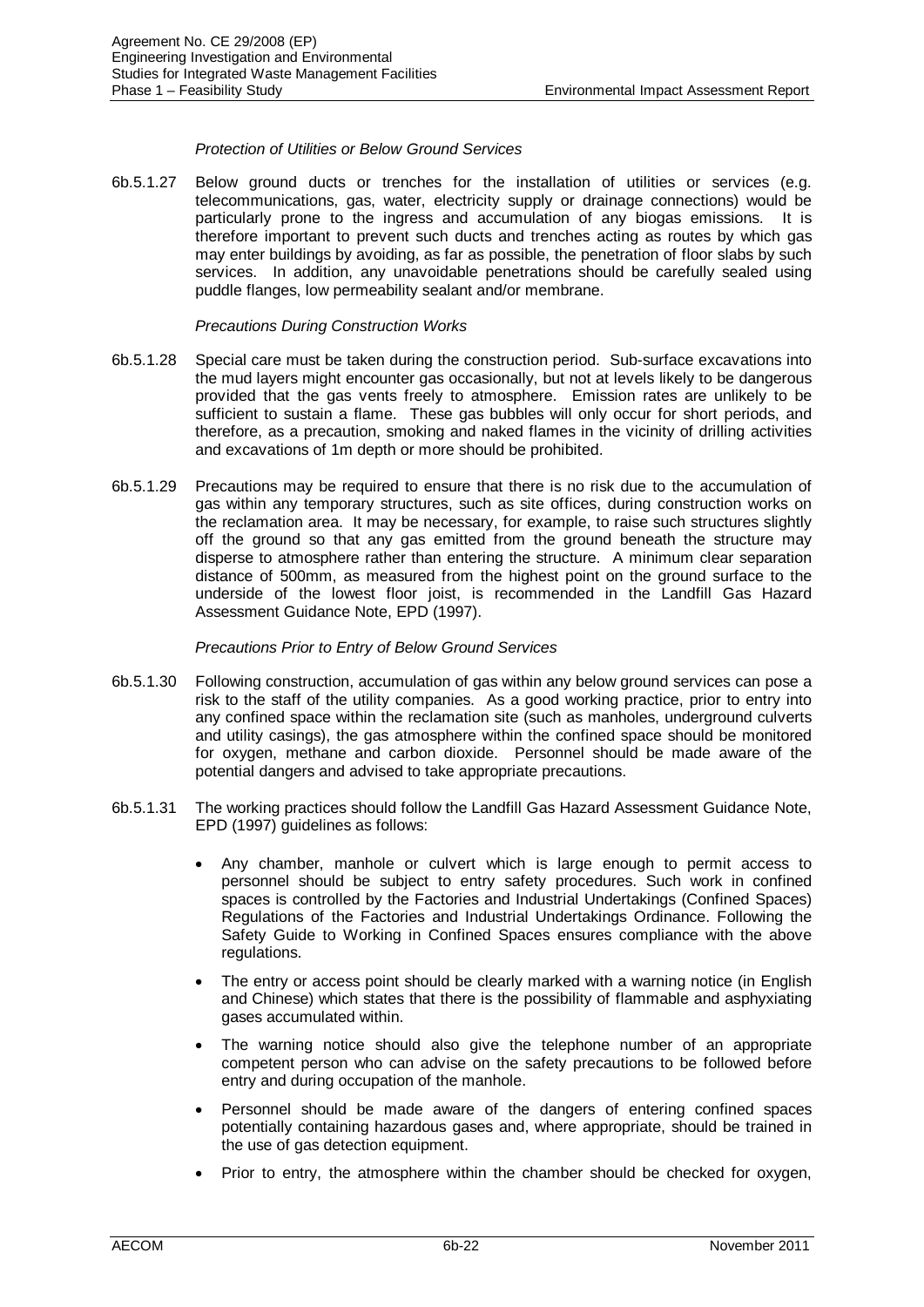methane and carbon dioxide concentrations. The chamber may then only be entered if oxygen is greater than 18% by volume, methane is less than 10% of the Lower Explosive Limit (LEL), which is equivalent to 0.5% by volume (approximately), and carbon dioxide is less than 0.5% by volume.

- If either carbon dioxide or methane are higher, or oxygen lower, than the values given above, then entry to the chamber should be prohibited and expert advice sought.
- 6b.5.1.32 Even if conditions are safe for entry, no worker should be permitted to enter the chamber without having another worker present at the surface. The worker who enters the chamber should wear an appropriate safety/recovery harness and, preferably, should carry a portable methane, carbon dioxide and oxygen meter.
- 6b.5.1.33 In general, when work is being undertaken in confined spaces sufficient approved resuscitation equipment, breathing apparatus and safety torches should be available. Persons involved in or supervising such work should be trained and practised in the use of such equipment. A permit-to-work system for entry into confined spaces should be developed by an appropriately qualified person and consistently employed.

# **6b.5.2** *Operation Phase*

#### Good Site Practices

- 6b.5.2.1 It is recommended that the following good operational practices should be adopted to minimise waste management impacts:
	- Obtain the necessary waste disposal permits from the appropriate authorities, in accordance with the Waste Disposal Ordinance (Cap. 354) and Waste Disposal (Chemical Waste) (General) Regulation;
	- Nomination of an approved person to be responsible for good site practice, arrangements for collection and effective disposal to an appropriate facility of all wastes generated at the site;
	- Use of a waste haulier licensed to collect specific category of waste;
	- A trip-ticket system should be included as one of the contractual requirements and implemented by the Environmental Team to monitor the disposal of solid wastes at landfills, and to control fly tipping. Reference should be made to ETWB TCW No. 31/2004.
	- x Training of site personnel in proper waste management and chemical waste handling procedures;
	- Separation of chemical wastes for special handling and appropriate treatment at a licensed facility;
	- x Routine cleaning and maintenance programme for drainage systems, sumps and oil interceptors;
	- Provision of sufficient waste disposal points and regular collection for disposal;
	- Adoption of appropriate measures to minimize windblown litter and dust during transportation of waste, such as covering trucks or transporting wastes in enclosed containers; and
	- Implementation of a recording system for the amount of wastes generated, recycled and disposed of (including the disposal sites).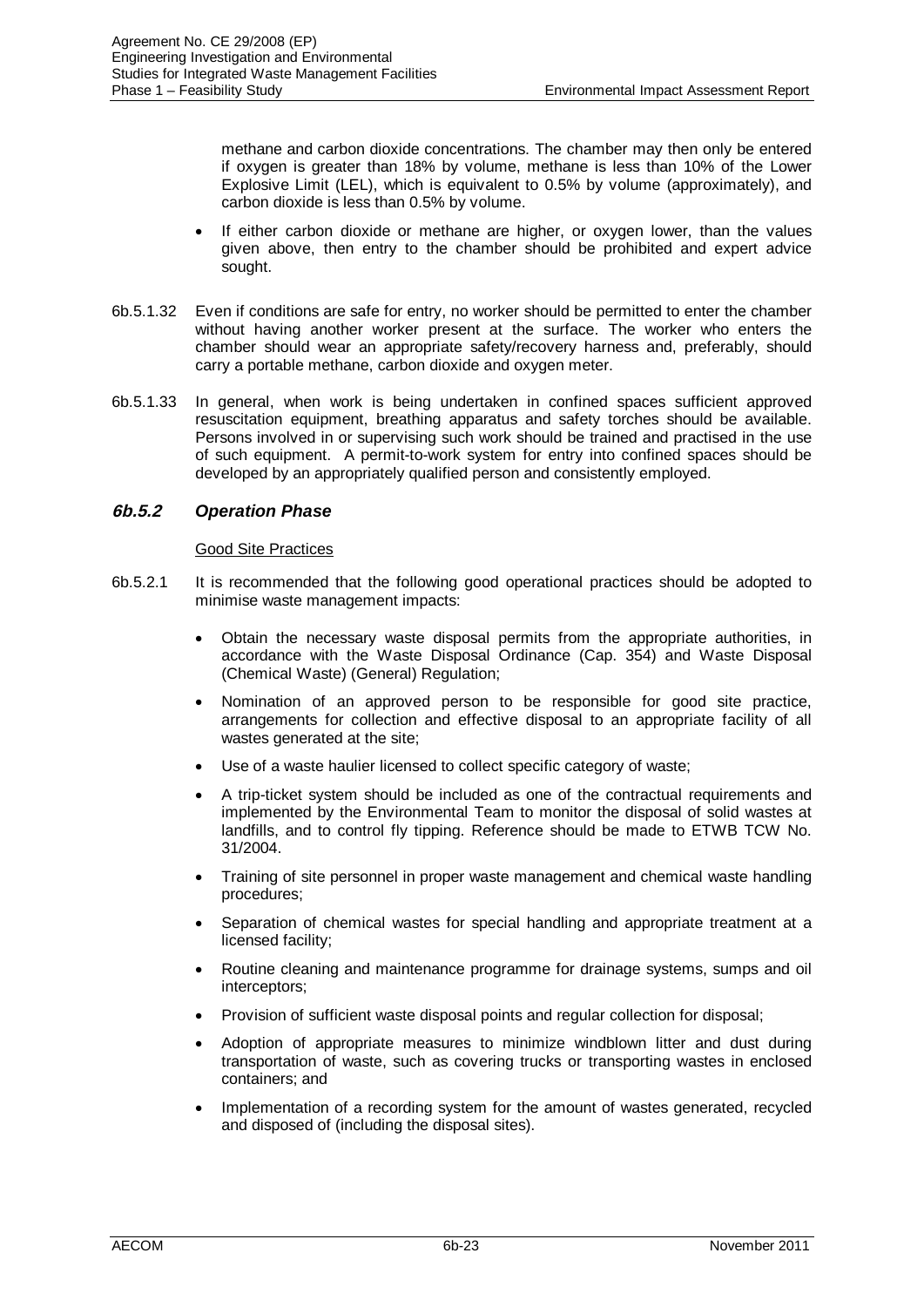## Waste Reduction Measures

- 6b.5.2.2 Good management and control can prevent the generation of significant amounts of waste. It is recommended that the following good operational practices should be adopted to ensure waste reduction:
	- Segregation and storage of different types of waste in different containers, skips or stockpiles to enhance reuse or recycling of materials and their proper disposal;
	- Encourage collection of aluminium cans, plastic bottles and packaging material (e.g. carton boxes) and office paper by individual collectors. Separate labelled bins should be provided to help segregate this waste from other general refuse generated by the work force; and
	- Any unused chemicals or those with remaining functional capacity should be reused as far as practicable.

## Storage, Handling, Treatment, Collection and Disposal of Incineration By-Products

- 6b.5.2.3 The following measures are recommended for the storage, handling and collection of the incineration by-products:
	- Ash should be stored in storage silos;
	- Ash should be handled and conveyed in closed systems fully segregated from the ambient environment;
	- Ash should be wetted with water to control fugitive dust, where necessary;
	- All fly ash and APC residues should be treated, e.g. by cement solidification or chemical stabilization, for compliance with the proposed Incineration Residue Pollution Control Limits and leachability criteria prior to disposal;
	- The ash should be transported in covered trucks or containers to the designated landfill site.
- 6b.5.2.4 The Contractor should provide EPD with chemical analysis results of the bottom ash, and treated fly ash and APC residues to confirm that the ash/residue can comply with the proposed Incineration Residue Pollution Control Limits before disposal.

# **6b.6 Contamination Prevention Measures**

## **6b.6.1** *General*

- 6b.6.1.1 The IWMF Shek Kwu Chau option is proposed to be located at a newly reclaimed area. Therefore, potential land contamination impact associated with previous land uses is not anticipated.
- 6b.6.1.2 With reference to Clause 3.7.4.3 of the EIA Study Brief, the following tasks have been conducted in accordance with the *Guidance Manual for Use of Risk based Remediation Goals for Contaminated Land Management* and the *Guidance Note for Contaminated Land and Remediation* to prevent contamination problem due to operation of the IWMF from arising in the future:
	- Identify the possible sources of contamination associated with the operation of the Project; and
	- Formulate appropriate operational practices, waste management strategies and precautionary measures for the prevention of contamination problems.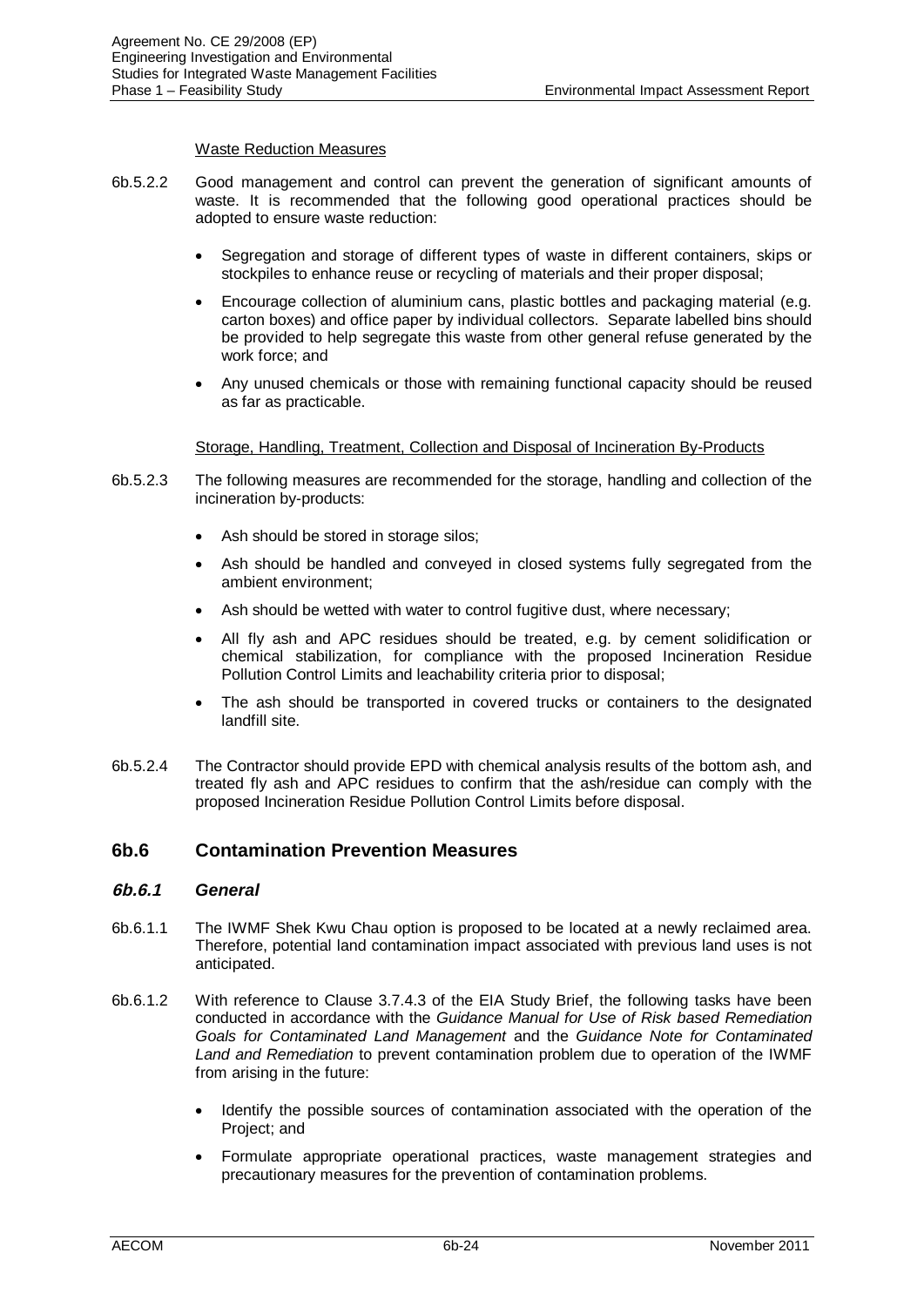# **6b.6.2** *Potential Sources of Contamination*

- 6b.6.2.1 A variety of chemicals is expected to be used during the IWMF operation. Moreover, the IWMF operation would produce chemical wastes and incineration residues. Without proper management of the chemicals, chemical wastes and incineration residues, there is potential for land contamination due to uncontrolled spillages, or improper handling and disposal of these materials.
- 6b.6.2.2 The expected types and quantities of the materials involved in the IWMF operation with contamination potential are presented in **Table 6b.10**.
- 6b.6.2.3 A minimum amount of chemical wastes are expected to be generated. Chemical wastes will only arise if chemicals are over-ordered and cannot be consumed before the expiry of the chemicals.

**Table 6b.10 Materials used in the IWMF Operation with Land Contamination Potential**

| <b>Material</b>                               | <b>Expected Annual</b><br><b>Consumption / Production</b> | <b>Estimated Quantity to be</b><br><b>Stored On-site</b> |  |  |  |  |
|-----------------------------------------------|-----------------------------------------------------------|----------------------------------------------------------|--|--|--|--|
| <b>Chemicals Consumption</b>                  |                                                           |                                                          |  |  |  |  |
| Slaked lime                                   | 12,065 tonnes                                             | 496 tonnes                                               |  |  |  |  |
| Ammonia water (25%)                           | 4,015 tonnes                                              | 165 tonnes                                               |  |  |  |  |
| Activated carbon                              | 383 tonnes                                                | 31 tonnes                                                |  |  |  |  |
| Kerosene                                      | $283 \text{ m}^3$                                         | $12 \text{ m}^3$                                         |  |  |  |  |
| Caustic soda                                  | 206 tonnes                                                | 8,466 kg                                                 |  |  |  |  |
| Hydrochloric acid                             | 83 tonnes                                                 | 3,411 kg                                                 |  |  |  |  |
| Sulfurous acid                                | 3,906 kg                                                  | 161 kg                                                   |  |  |  |  |
| <b>Production of Incineration By-products</b> |                                                           |                                                          |  |  |  |  |
| Bottom Ash                                    | 240,900 tonnes                                            | 3,300 $m3$                                               |  |  |  |  |
| Fly ash & APC residues                        | 43.800 tonnes                                             | $600 \text{ m}^3$                                        |  |  |  |  |

# **6b.6.3** *Approach to Prevent Land Contamination*

## Fuel Oil Spillage Prevention

- 6b.6.3.1 Precautionary measures to prevent fuel oil spillage are presented below.
	- (i) Fuel Oil Tank Construction and Test
		- The fuel tank to be installed should be of specified durability.
		- Double skin tanks are preferred.
		- Underground fuel storage tank should be placed within a concrete pit.
		- The concrete pit shall be accessible to allow regular tank integrity tests to be carried out at regular intervals.
		- Tank integrity tests should be conducted by an independent qualified surveyor or structural engineer.
		- Any potential problems identified in the test should be rectified as soon as possible.
	- (ii) Fuel Oil Pipeline Construction and Test
		- Installation of aboveground fuel oil pipelines is preferable; if underground pipelines are unavoidable, concrete lined trenches should be constructed to contain the pipelines.
		- Double skin pipelines are preferred.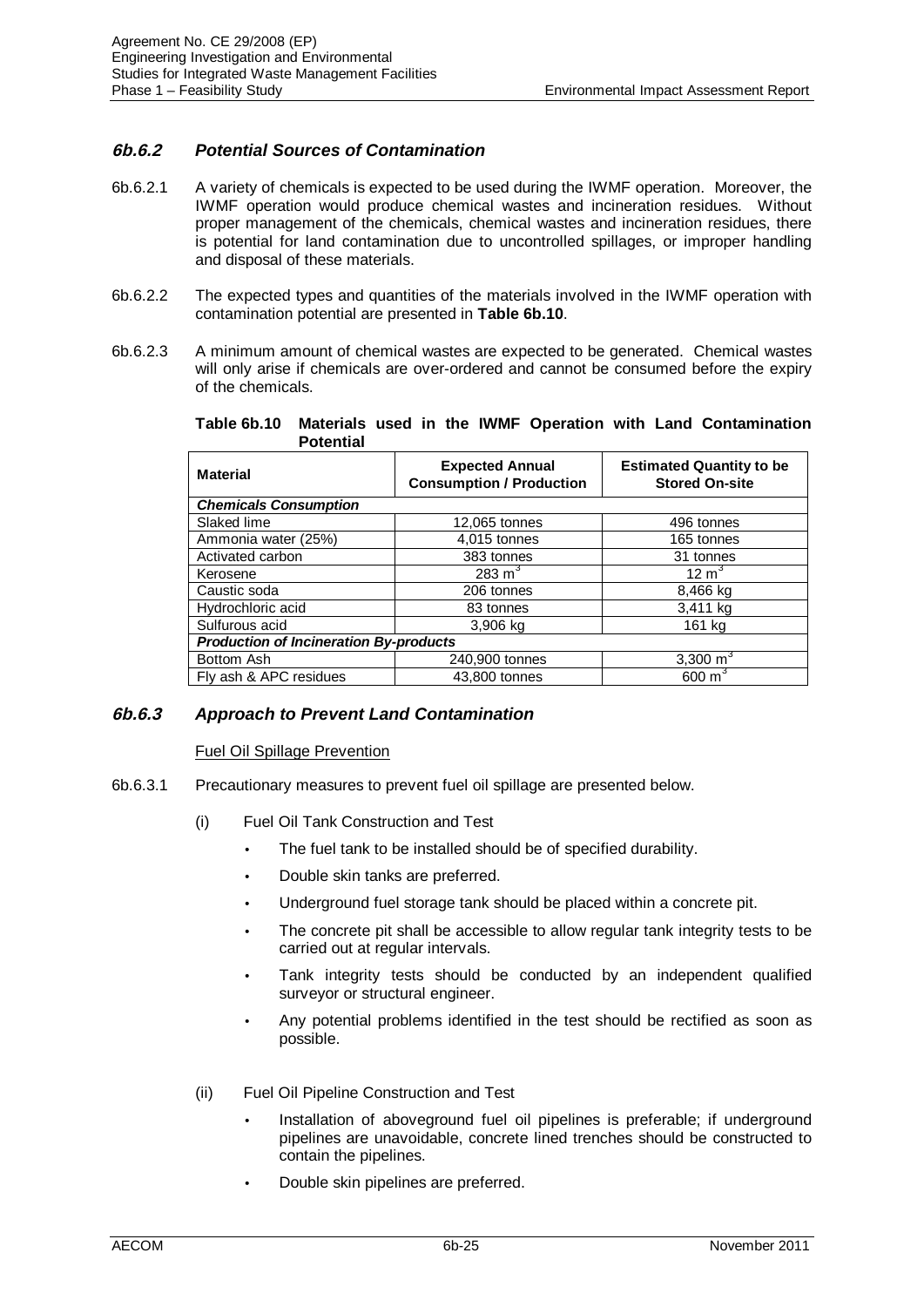- Distance between the fuel oil refuelling points and the fuel oil storage tank shall be minimized.
- Integrity tests for the pipelines should be conducted by an independent qualified surveyor or structural engineer at regular intervals.
- Any potential problems identified in the test should be rectified as soon as possible.
- (iii) Fuel Oil Leakage Detection
	- Installation of leak detection device at storage tank and pipelines.
	- Installation and use of pressure gauges (e.g. at the two ends of a filling line) in fuel filling, which allows unexpected pressure drop or difference and sign of leakage to be detected.
- (iv) Fuel Oil Storage Tank Refuelling
	- Storage tank refuelling (from road tanker) should only be conducted by authorized staff of the oil company using the company's standard procedures.
- (v) Fuel Oil Spillage Response
	- An Oil Spill Response Plan should be prepared by the operator to document the appropriate response procedures for oil spillage incidents in detail. General procedures to be taken in case of fuel oil spillage are presented below.
		- o Training

Training on oil spill response actions should be given to relevant staff. The training shall cover the followings:

- Tools & resources to combat oil spillage and fire, e.g. locations of oil spill handling equipment and fire fighting equipment;
- General methods to deal with oil spillage and fire incidents;
- Procedures for emergency drills in the event of oil spills and fire; and
- Regular drills shall be carried out.
- o Communication

Establish communication channel with the Fire Services Department (FSD) and EPD to report any oil spillage incident so that necessary assistance from relevant department can be quickly sought.

o Response Procedures

Any fuel oil spillage within the IWMF site should be immediately reported to the Plant Manager with necessary details including location, source, possible cause and extent of the spillage.

Plant Manager should immediately attend to the spillage and initiate any appropriate action to confine and clean up the spillage. The response procedures shall include the following:

- Identify and isolate the source of spillage as soon as possible.
- Contain the oil spillage and avoid infiltration into soil/ groundwater and discharge to storm water channels.
- Remove the oil spillage.
- Clean up the contaminated area.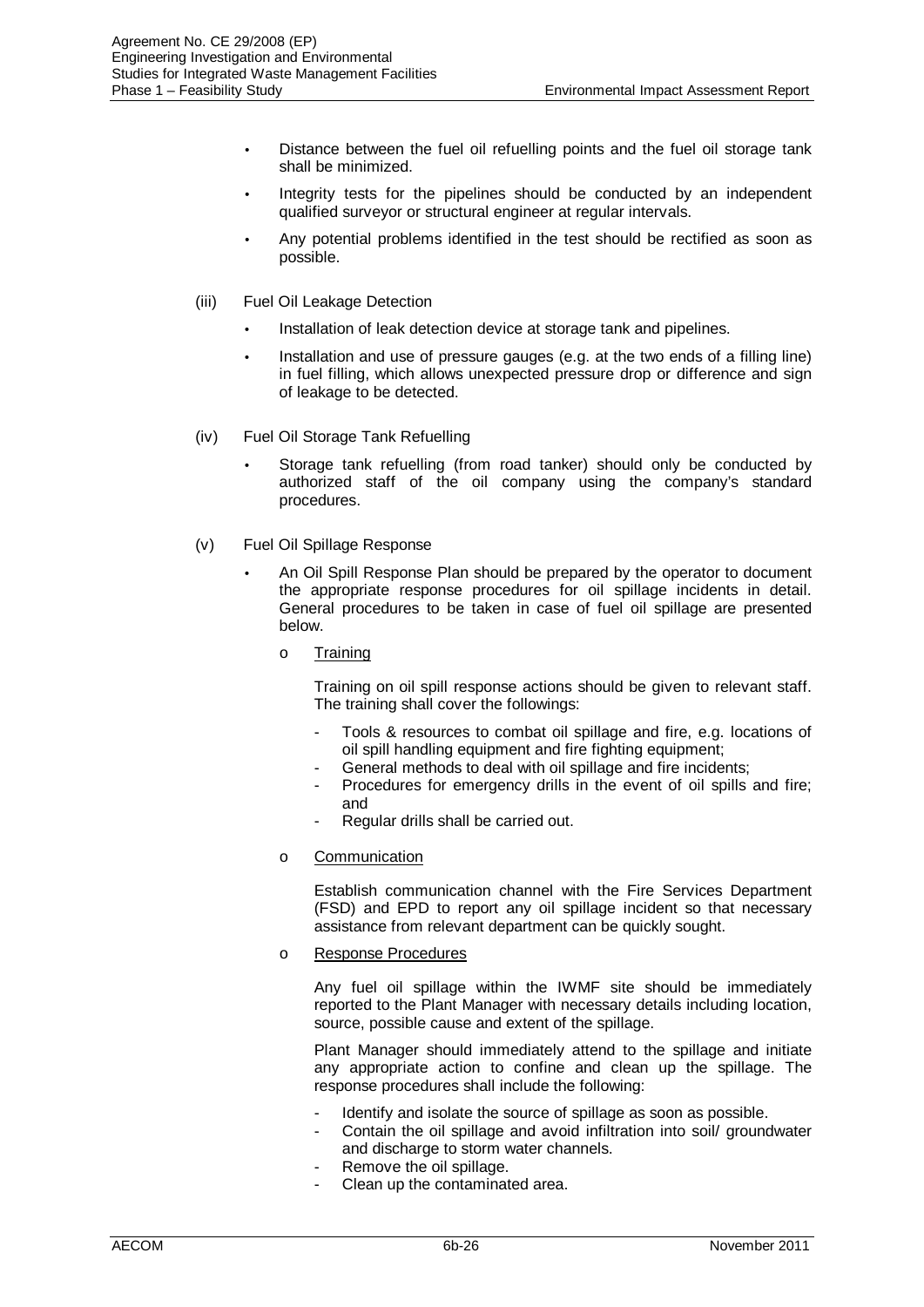- If the oil spillage occurs during storage tank refuelling, the refueling operation should immediately be stopped.
- Recovered contaminated fuel oil and the associated material to remove the spilled oil should be considered as chemical waste. The handling and disposal procedures for chemical wastes are discussed in the following paragraphs.

### Chemicals and Chemical Wastes Handling & Spillage Prevention

- 6b.6.3.2 The precautionary measures to prevent improper handling/ use of chemicals and chemical waste spillage are presented below.
	- (i) Chemicals and Chemical Wastes Handling & Storage
		- Chemicals and chemical wastes should only be stored in suitable containers in purpose-built areas.
		- The storage of chemical wastes should comply with the requirements of the Code of Practice on the Packaging, Labelling and Storage of Chemical Wastes.
		- The storage areas for chemicals and chemical wastes shall have an impermeable floor or surface. The impermeable floor/ surface shall possess the following properties:
			- o Not liable to chemically react with the materials and their containers to be stored.
			- o Able to withstand normal loading and physical damage caused by container handling
			- o The integrity and condition of the impermeable floor or surface should be inspected at regular intervals to ensure that it is satisfactorily maintained
		- For liquid chemicals and chemical wastes storage, the storage area should be bunded to contain at least 110% of the storage capacity of the largest containers or 20% of the total quantity of the chemicals/chemical wastes stored, whichever is the greater.
		- Storage containers shall be checked at regular intervals for their structural integrity and to ensure that the caps or fill points are tightly closed.
		- Chemical handling shall be conducted by trained workers under supervision.
	- (ii) Chemicals and Chemical Wastes Spillage Response
		- A Chemicals and/ or Chemical Wastes Spillage Response Plan shall be prepared by the operator to document in detail the appropriate response procedures for chemicals or chemical wastes spillage incidents. General procedures to be undertaken in case of chemicals/ chemical waste spillages are presented below.
			- o Training

Training on spill response actions should be given to relevant staff. The training shall cover the followings:

- Tools & resources to handle spillage, e.g. locations of spill handling equipment;
- General methods to deal with spillage; and
- Procedures for emergency drills in the event of spills.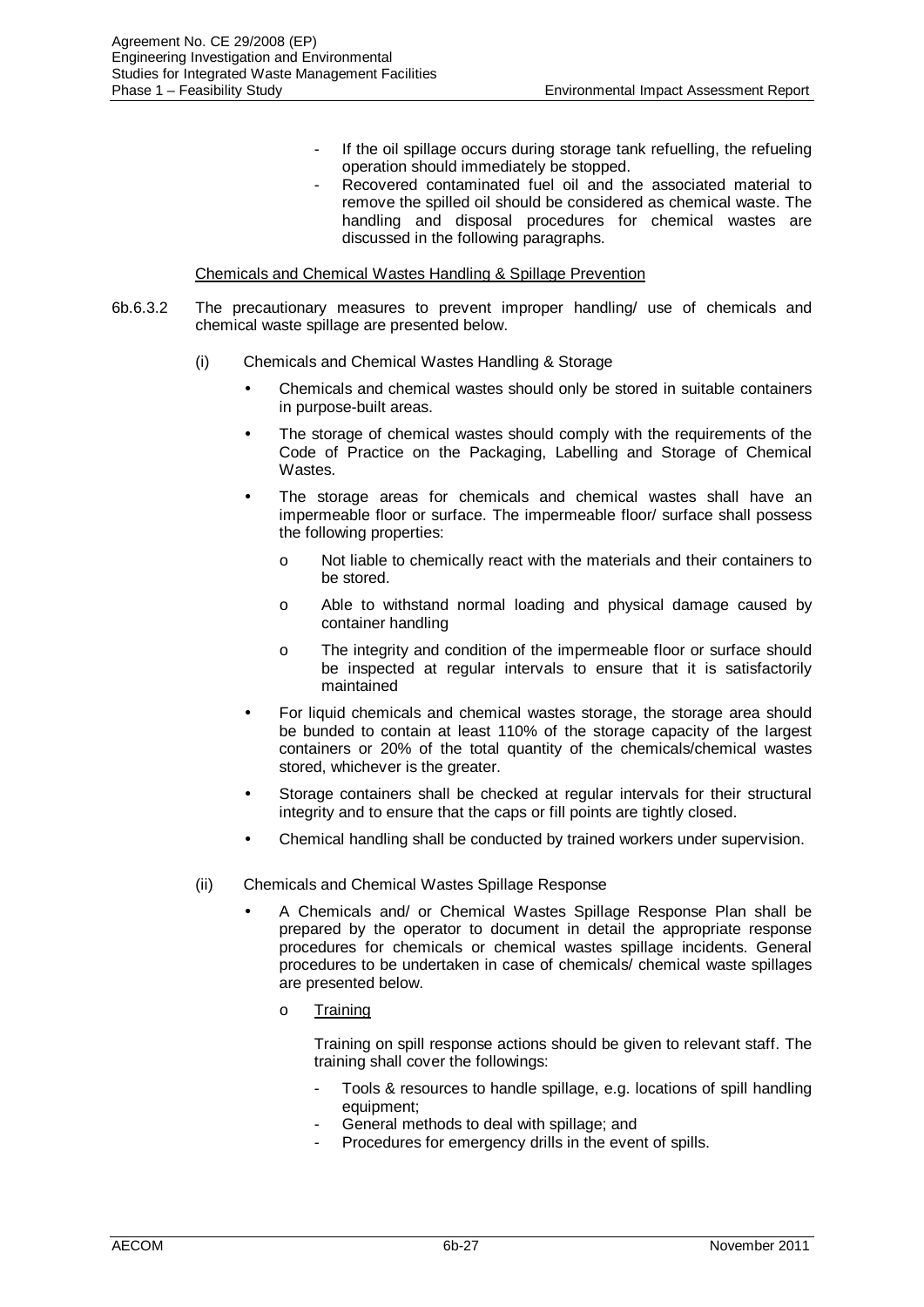o Communication

Establish communication channel with FSD and EPD to report the spillage incident so that necessary assistance from relevant department can be quickly sought.

o Response Procedures

Any spillage within the IWMF site should be reported to the Plant Manager.

Plant Manager shall attend to the spillage and initiate any appropriate actions needed to confine and clean up the spillage. The response procedures shall include the followings:

- Identify and isolate the source of spillage as soon as possible;
- Contain the spillage and avoid infiltration into soil/ groundwater and discharge to storm water channels (in case the spillage occurs at locations out of the designated storage areas);
- Remove the spillage; the removal method/ procedures documented in the Material Safety Data Sheet (MSDS) of the chemicals spilled should be observed;
- Clean up the contaminated area (in case the spillage occurs at locations out of the designated storage areas); and
- The waste arising from the cleanup operation should be considered as chemical wastes.

#### Preventive Measures for Incineration By-products Handling

- 6b.6.3.3 The recommended measures listed below can minimize the potential contamination to the surrounding environment due to the incineration by-products:
	- Ash should be stored in storage silos;
	- Ash should be handled and conveyed in closed systems fully segregated from the ambient environment;
	- Ash should be wetted with water to control fugitive dust, where necessary;
	- All fly ash and APC residues should be treated, e.g. by cement solidification or chemical stabilization, for compliance with the proposed Incineration Residue Pollution Control Limits and leachability criteria prior to disposal;
	- The ash should be transported in covered trucks or containers to the designated landfill site.

## Incident Record

- 6b.6.3.4 After any spillage, an incident report should be prepared by the Plant Manager. The incident report should contain details of the incident including the cause of the incident, the material spilled and estimated spillage amount, and also the response actions undertaken. The incident record should be kept carefully and able to be retrieved when necessary.
- 6b.6.3.5 The incident report should provide sufficient details for the evaluation of any environmental impacts due to the spillage and assessment of the effectiveness of measures taken.
- 6b.6.3.6 In case any spillage or accidents results in significant land contamination, EPD should be informed immediately and the IWMF operator should be responsible for the cleanup of the affected area. The responses procedures described in **Section 6b.6.3.1** and **Section**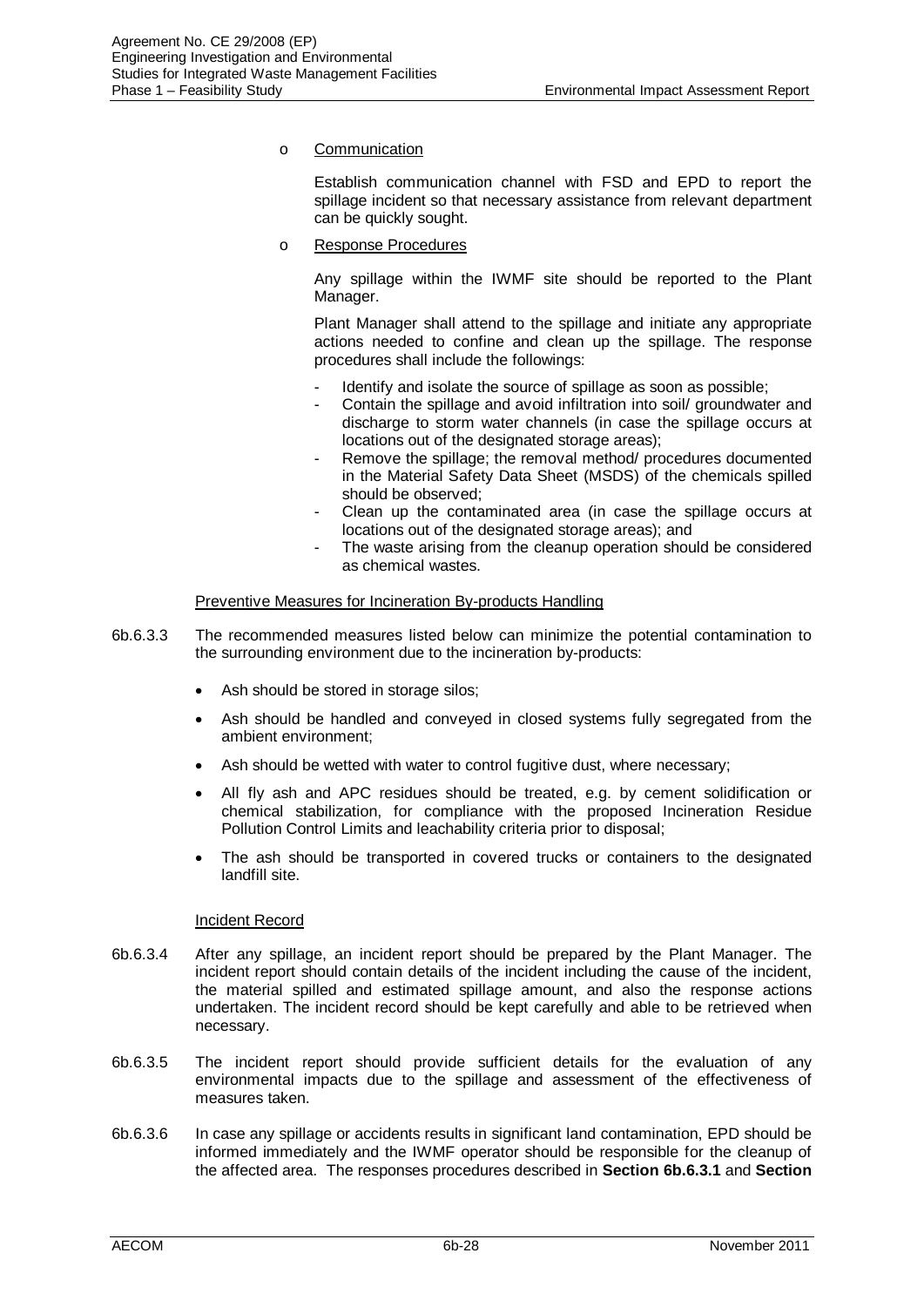**6b.6.3.2** above should be followed accordingly together with the land contamination assessment and remediation guidelines stipulated in the *Guidance Manual for Use of Risk-based Remediation Goals for Contaminated Land Management* and the *Guidance Note for Contaminated Land and Remediation*.

# **6b.7 Evaluation of Residual Impacts**

- 6b.7.1.1 With the implementation of the recommended mitigation measures for the handling, transportation and disposal of the identified waste, no adverse residual impact is expected to arise during the construction of the proposed Project.
- 6b.7.1.2 For the operation phase of the Project, provided that the incineration by-products of the IWMF operation comply with the proposed Incineration Residue Pollution Control Limits as recommended in **Table 6b.7** and leachability criteria of material prior to disposal at landfill, the residual impact arising from the disposal of the incineration by-products is considered to be minimal and thus acceptable. Besides, with the implementation of the contamination preventive measures, contamination problems during the operation phase of the Project are not expected.

# **6b.8 Environmental Monitoring and Audit**

- 6b.8.1.1 It would be the Contractor's responsibility to ensure that all wastes produced during the construction of the Project are handled, stored and disposed of in accordance with the recommended good waste management practices and EPD's regulations and requirements. A Waste Management Plan (WMP) which would become part of the Environmental Management Plan (EMP) should be prepared in accordance with ETWB TCW No.19/2005 by the Contractor. The mitigation measures recommended in this section should form the basis of the WMP.
- 6b.8.1.2 Waste materials generated from construction activities, such as construction and demolition (C&D) materials and general refuse, are recommended to be audited at regular intervals (at least once per week as part of the regular site inspections described in EM&A Manual) to ensure that proper storage, transportation and disposal practices are being implemented. The Contractor would be responsible for the implementation of the mitigation measures to minimize waste or redress problems arising from the waste materials.
- 6b.8.1.3 Besides, during operation phase of the Project, it is recommended that the incineration by-products should be tested in accordance with the requirements of the proposed Incineration Residue Pollution Control Limits as recommended in **Table 6b.7** above prior to disposal to landfill. A number of the land contamination preventive measures are also recommended for the operation of the Project.
- 6b.8.1.4 As recommended in **Section 6b.5.1.16** to **6b.5.1.21**, if the biogas monitoring is required, it is recommended to establish gas boreholes for the monitoring of methane gas emission immediately after reclamation. Details of the recommended monitoring requirements are given in the EM&A Manual.

# **6b.9 Conclusion**

6b.9.1.1 Waste types generated by the construction activities for the IWMF are likely to include dredged marine sediment, C&D materials (from foundation works and piling works), general refuse from the workforce and chemical wastes from the maintenance of construction plant and equipment. Provided that the waste is handled, transported and disposed of using approved methods and that the recommended good site practices are